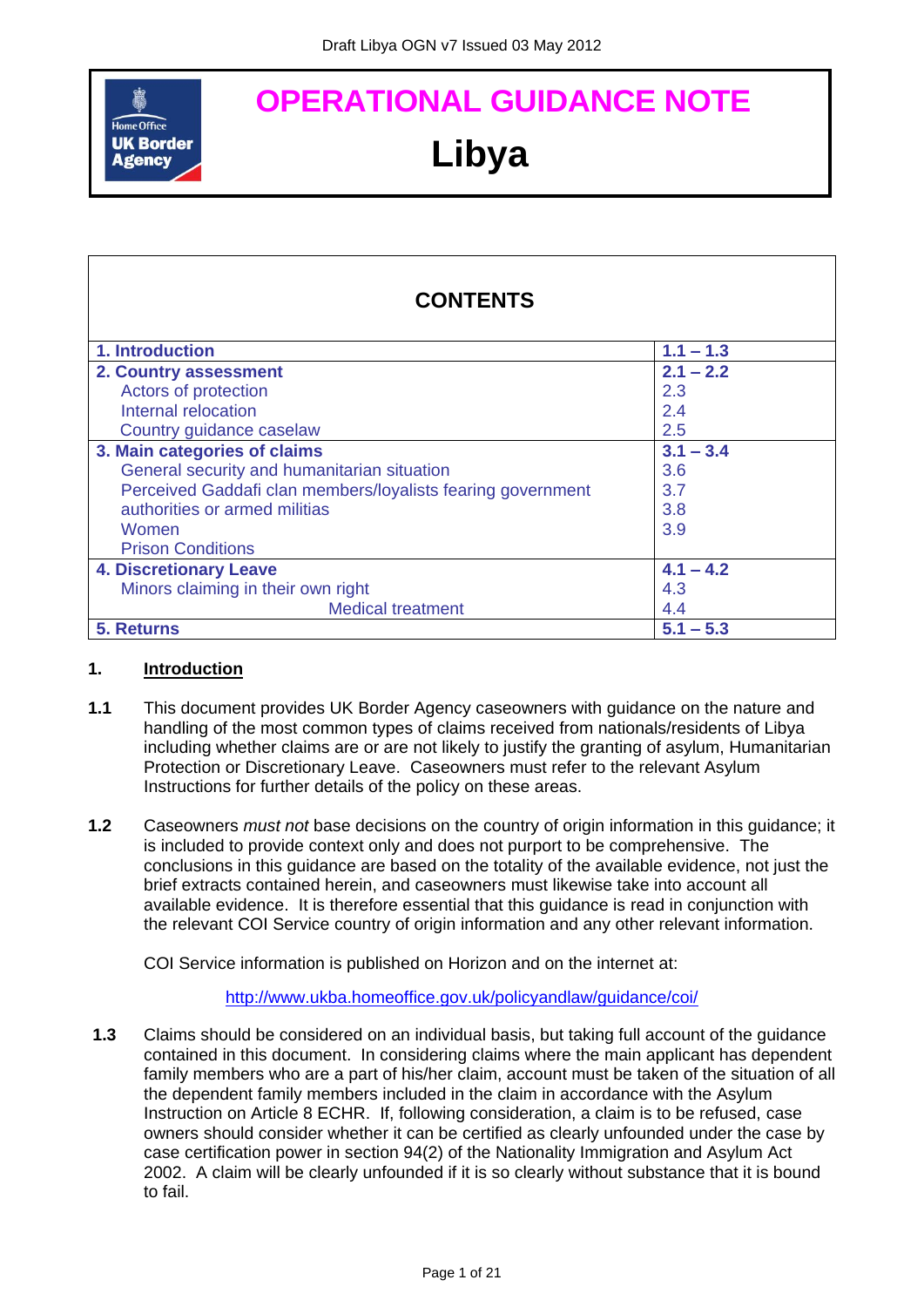#### <span id="page-1-0"></span>**2. Country assessment**

**2.1** Caseowners should refer to the relevant COI Service country of origin information material. An overview of the country situation including headline facts and figures about the population, capital city, currency as well as geography, recent history and current politics can also be found in the relevant FCO country profile at:

<http://www.fco.gov.uk/en/travel-and-living-abroad/travel-advice-by-country/country-profile/>

**2.2** An overview of the human rights situation in certain countries can also be found in the FCO Annual Report on Human Rights which examines developments in countries where human rights issues are of greatest concern:

<http://centralcontent.fco.gov.uk/resources/en/pdf/human-rights-reports/accessible-hrd-report-2010>

The situation in Libya is evolving and volatile. Claims should be considered with the most up-todate and relevant country of origin information. A Country of Origin Information request should be submitted to the Country of Origin Information Service if more information is required.

#### <span id="page-1-1"></span>**2.3 Actors of protection**

- **2.3.1** Case owners must refer to the Asylum Policy Instruction on "considering the protection (asylum) claim" and "assessing credibility". To qualify for asylum, an individual not only needs to have a fear of persecution for a Convention reason, they must also be able to demonstrate that their fear of persecution is well founded and that they are unable, or unwilling because of their fear, to avail themselves of the protection of their home country. Case owners should also take into account whether or not the applicant has sought the protection of the authorities or the organisation controlling all or a substantial part of the State, any outcome of doing so or the reason for not doing so. Effective protection is generally provided when the authorities (or other organisation controlling all or a substantial part of the State) take reasonable steps to prevent the persecution or suffering of serious harm by for example operating an effective legal system for the detection, prosecution and punishment of acts constituting persecution or serious harm, and the applicant has access to such protection.
- **2.3.2** The UK Government and other members of the international community recognised the National Transitional Council (NTC) as the sole governing authority in Libya in July 2011.<sup>1</sup> The interim Prime Minister Mr. Abdurrahim al-Keib, was elected by the NTC in October 2011, and named his new transitional cabinet in November 2011. He has given ministerial posts to a wide range of tribal and military leaders, in hope of unifying and stabilising the country. The interim government has yet to successfully centralise the various political and military powers, but needs to do so in order for democratic elections to take place, and a new constitution to be drafted. $2$  The NTC have remained determined that their commitment to elect a National Congress by late June 2012 be respected, and this objective was accepted by most militia and tribal leaders. $3$  In January 2012, the interim government scrapped a 1972 law which made the formation of a political party a criminal act, and also legalised political parties.<sup>4</sup>
- **2.3.3** The March 2012 report from the UN Secretary General stated that

"The Ministry of the Interior faces multiple challenges in building national security structures and restoring basic policing capability, including the complex issue of integration of revolutionary fighters; the need for training, basic equipment and functional facilities; and the challenges of border control and illegal migration,

 $\overline{\phantom{a}}$ 1 The Guardian**,** [Britain recognises Libyan rebels and expels Gaddafi's London embassy staff,](http://www.guardian.co.uk/world/2011/jul/27/libya-transitional-council-london-embassy-hague) 27 July 2011

<sup>2</sup> BBC News Libya, Libya's interim [PM unveils new government line-up,](http://www.bbc.co.uk/news/world-africa-15847309) 22 November 2011

<sup>&</sup>lt;sup>3</sup> UN News Service, [Libya facing challenging transition, but authorities striving to succeed,](http://www.unhcr.org/cgi-bin/texis/vtx/refworld/rwmain?page=printdoc&docid=4f226b5e2) 25 January 2012

<sup>4</sup> UKBA/COI Service, Libya[: COI Report 7 March 2012](http://www.bia.homeoffice.gov.uk/sitecontent/documents/policyandlaw/coi/libya/report-03-12.pdf?view=Binary) paragraph 6.12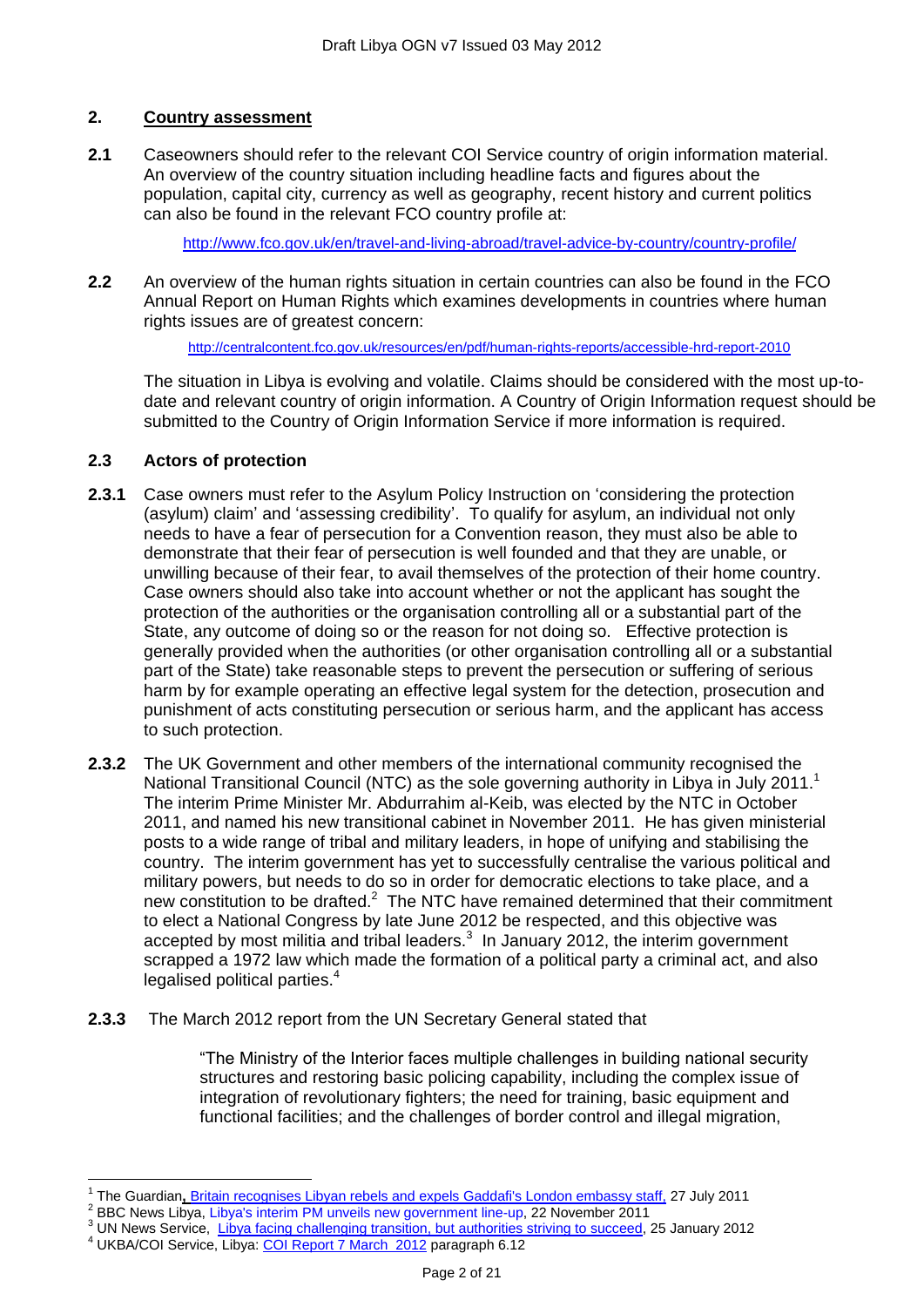#### particularly in the south".<sup>5</sup>

- **2.3.4** Despite the stated intentions of the NTC and the interim government to respect the human rights of all Libyans including pro-Gaddafi detainees, the new authorities have so far failed to re-establish law and order, and a climate of impunity prevails. Evidence from a variety of sources has confirmed that throughout Libya, prisoners are being ill-treated and in some cases tortured to death in detention.<sup>6</sup> Reports of prisoners being severely ill-treated in a prison in Misrata were dismissed by the Misrata military council, despite available evidence.<sup>7</sup> The UN Human Rights Office estimated in October 2011 that approximately 7,000 people were being held in detention in Libya. Conditions for detainees were described as being "a recipe for abuse" by Mona Rishmawi, Chief of Rule of Law Branch at the UN Human Rights Office. Currently, there is still no screening process in place for prisoners, and prison authorities are trying to operate under a justice system which is not yet functioning.<sup>8</sup> Very few judges are working, and few detainees in criminal cases have been brought before a judge. Thousands of detainees remain in custody, many without legal review or access to a lawyer.<sup>9</sup>
- **2.3.5** The interim government is struggling to constitute replacement security forces, agencies and organisations. In January 2012 it was reported that 24 hours after the Libyan police force opened its doors to allow the thousands of militia members to join its ranks, only 100 had signed up.<sup>10</sup> The new Libyan army, which numbers only a few thousand men comprises many soldiers who previously deserted from Gaddafi"s military, and is in urgent need of barracks, uniforms, vehicles and basic equipment. It is reportedly being formed by separate committees in different cities, following the model of the formation of the rebel militias, i.e. along tribal and geographic lines. The majority of the militias across Libya are now refusing to take orders from the new army. Currently, army officers and the interim authorities are trying to persuade militias to give up their heavy arms, anti-aircraft weapons and rocket launchers to the new army following the fall of the old regime.<sup>11</sup> Amnesty International (AI) report that militias in Libya are largely out of control, and enjoy blanket impunity; this encourages further abuses and perpetuates civil instability.<sup>12</sup>
- **2.3.6** The militias are reportedly jeopardising hopes of a new, democratic state as they use their military power as a bargaining tool for gaining influence in the new Libya.<sup>13</sup> The Reuters news-agency quoted a member of the current military police, who stated that the revolutionaries do not want to join an organised military, since they prefer to keep their weapons, wielding power over local areas. The chairman of the NTC warned that recurring local turf wars among rival militias risk sparking a civil war, following the deaths of four militants in Tripoli.<sup>14</sup> In Benghazi, some local leaders have declared the eastern area of Libya to be the semi-autonomous "State of Cyrenaica", urging a return to the federal system in place in the 1950s, with Libya divided into three main regions. The chairman of the NTC, Mustafa Jalil, is deeply opposed to this, calling for a unified Libya and threatening "the use of force if necessary".<sup>15</sup>
- **2.3.7** Currently, it does not appear that the interim government is yet capable of providing effective protection in Libya, or of taking steps to prevent harm to vulnerable people, particularly ethnic minorities. To date, they have not been able to disband or disarm the majority of the militias, and the new police force is struggling with low numbers and a

<sup>&</sup>lt;sup>5</sup> UN Security Council, [Report of the Secretary-General on the United Nations Support Mission in Libya,](http://www.ecoi.net/file_upload/1930_1332413460_n1224473.pdf) 1 March, para

<sup>24</sup> 6 For further information, see section 3.9 Prison Conditions, below

<sup>7</sup> BBC News Libya: [Prisoners make new torture allegations,](http://www.bbc.co.uk/news/world-africa-16771372) 28 January 2012

<sup>8</sup> UKBA/COI Service, Libya[: COI Report7 March 2012](http://www.bia.homeoffice.gov.uk/sitecontent/documents/policyandlaw/coi/libya/report-03-12.pdf?view=Binary) paragraph 8.25

<sup>&</sup>lt;sup>9</sup> Human Rights Watch: *Libya: Lagging Effort to Build Justice System*, 22 January 2012

<sup>10</sup> UKBA/COI Service, Libya: [COI Report7 March 2012](http://www.bia.homeoffice.gov.uk/sitecontent/documents/policyandlaw/coi/libya/report-03-12.pdf?view=Binary) paragraph 8.04-05

<sup>&</sup>lt;sup>11</sup> UKBA/COI Service, Libya: [COI Report 7 March 2012](http://www.bia.homeoffice.gov.uk/sitecontent/documents/policyandlaw/coi/libya/report-03-12.pdf?view=Binary) paragraph 8.10

**<sup>12</sup>** Amnesty International, [Militias threaten hopes for new Libya,](http://www.amnesty.org/en/library/asset/MDE19/002/2012/en/dd7c1d69-e368-44de-8ee8-cc9365bd5eb3/mde190022012en.pdf) 16/02/2012, 1. Introduction.

<sup>&</sup>lt;sup>13</sup> Reuters: [Libya must rein in 'out of control' militias: Amnesty,](http://in.reuters.com/article/2012/02/16/libya-militias-rights-idINDEE81F02G20120216) 16 February 2012

<sup>14</sup> UKBA/COI Service, Libya: [COI Report 7 March 2012](http://www.bia.homeoffice.gov.uk/sitecontent/documents/policyandlaw/coi/libya/report-03-12.pdf?view=Binary) paragraph 8.11

<sup>&</sup>lt;sup>15</sup> BBC News Libya: [Benghazi's bid for Cyrenaica autonomy divides Libyans,](http://www.bbc.co.uk/news/world-africa-17316264) 9 March 2012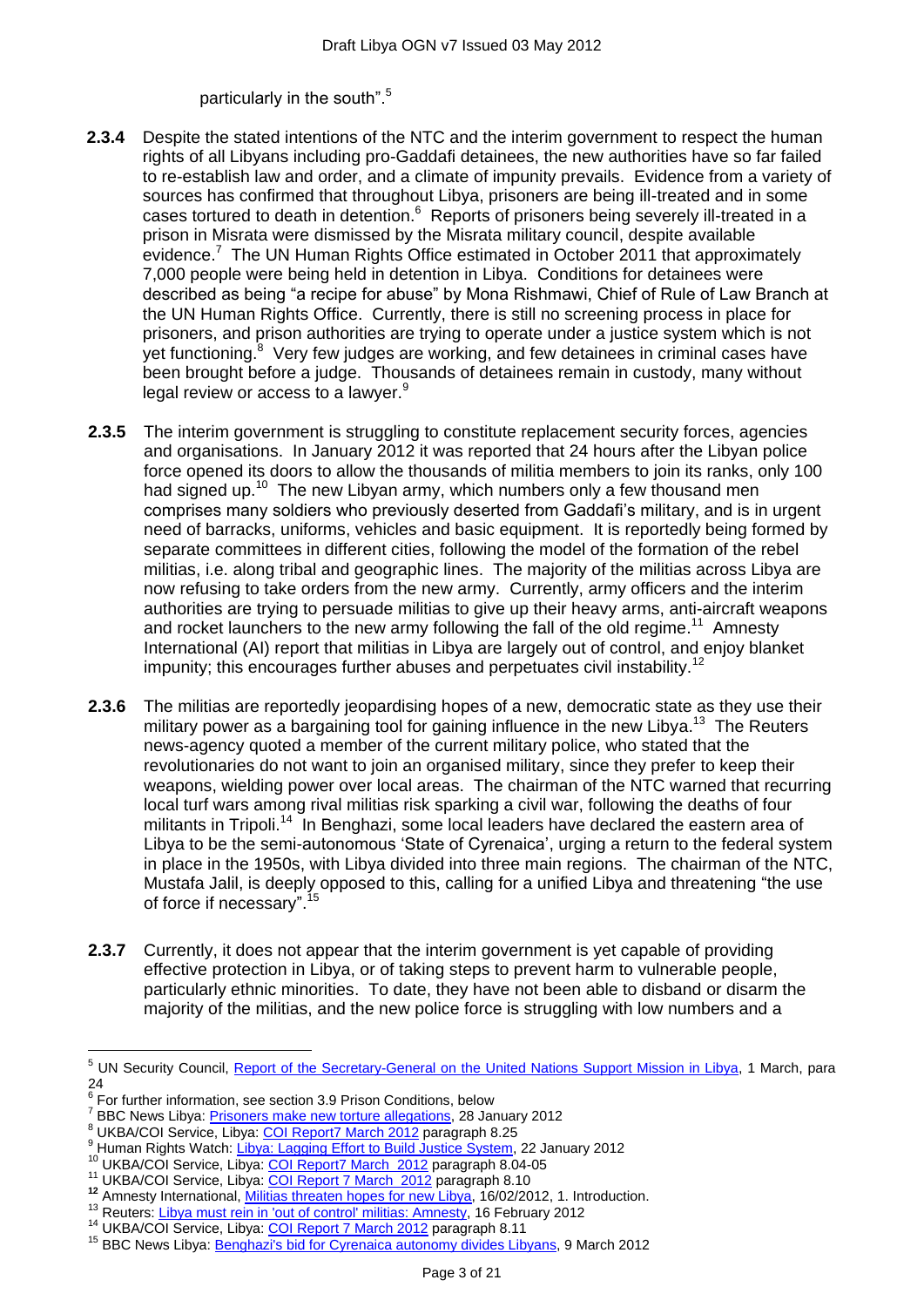dysfunctional justice system.<sup>16</sup> This leaves the NTC struggling to effectively enforce law and order. In January 2012, Human Rights Watch reported that "Libya"s new interim leadership, the National Transitional Council (NTC), was struggling to control the many militias and local security forces across the country, secure unguarded weapons, and build a new Libya based on independent institutions and the rule of law. A weak criminal justice system, torture and mistreatment of detainees, and revenge attacks against Gaddafi officials and supporters were pressing concerns".<sup>17</sup>

**2.3.8** Due to the continuing situation of violence arising from the presence of rival militia groups in Libya, some applicants may seek to establish a claim to protection due to serious and individual threat to their life (as a civilian) or person by reason of indiscriminate violence in situations of international or internal armed conflict, under paragraph 339C of the Immigration Rules (Article 15(c) of the Qualification Directive). Case owners are advised to consider such claims according to the legal test set out in *Elgafaji* (below) and further clarified by QD (*Iraq*) below.

#### <span id="page-3-0"></span>**2.4 Internal relocation.**

- **2.4.1** Caseowners must refer to the Asylum Policy Instructions on both internal relocation and Gender Issues in the asylum claim and apply the test set out in paragraph 339O of the Immigration Rules. It is important to note that internal relocation can be relevant in both cases of state and non-state agents of persecution, but in the main it is likely to be most relevant in the context of acts of persecution by localised non-state agents. If there is a part of the country of return where the person would not have a well founded fear of being persecuted and the person can reasonably be expected to stay there, then they will not be eligible for a grant of asylum. Similarly, if there is a part of the country of return where the person would not face a real risk of suffering serious harm and they can reasonably be expected to stay there, then they will not be eligible for humanitarian protection. Both the general circumstances prevailing in that part of the country and the personal circumstances of the person concerned including any gender issues should be taken into account, but the fact that there may be technical obstacles to return, such as re-documentation problems, does not prevent internal relocation from being applied.
- **2.4.2** Since the fall of the regime, freedom of movement in or out of the country is impeded by numerous militias operating checkpoints throughout the country. Land border crossing points frequently close without notice. The road to the Egyptian land border is open but is controlled by numerous checkpoints; there have been reports of violent incidents along this road. Access to the Tunisian land border is sometimes restricted without notice; there are frequently long queues to enter Tunisia.<sup>18</sup>
- **2.4.3** Officially, women do have freedom of movement, and are not required to seek permission for foreign travel. However, due to the social, religious and cultural norms prevailing in Libya, most women do not travel unless accompanied by a husband or male relative. Women do not walk freely in their local area, unless accompanied by another female, their husband, or a male relative.<sup>19</sup> In the aftermath of the fall of Gaddafi, the prevalence of militia gangs is a further risk for women.
- **2.4.4** Very careful consideration must be given to whether internal relocation would be an effective way to avoid a real risk of ill-treatment/persecution at the hands of, tolerated by, or with the connivance of, state agents. If an applicant who faces a real risk of illtreatment/persecution in their home area would be able to relocate to a part of the country where they would not be at real risk, whether from state or non-state actors, and it would not be unduly harsh to expect them to do so, then asylum or humanitarian protection should be refused.

 $\overline{a}$ <sup>16</sup> Country of Origin Information Report: **COI Report: Libya March 7 2012** paragraph 11.10

<sup>&</sup>lt;sup>17</sup> Human Rights Watch, [World Report 2012,](http://www.hrw.org/world-report-2012/world-report-2012-libya) 22 January 2012.

<sup>&</sup>lt;sup>18</sup> UKBA/COI Service, Libya: [COI Report 7 March 2012](http://www.bia.homeoffice.gov.uk/sitecontent/documents/policyandlaw/coi/libya/report-03-12.pdf?view=Binary) paragraph 26.01-02

<sup>19</sup> UKBA/COI Service, Libya: [COI Report 7](http://www.bia.homeoffice.gov.uk/sitecontent/documents/policyandlaw/coi/libya/report-03-12.pdf?view=Binary) March 2012 paragraph 22.22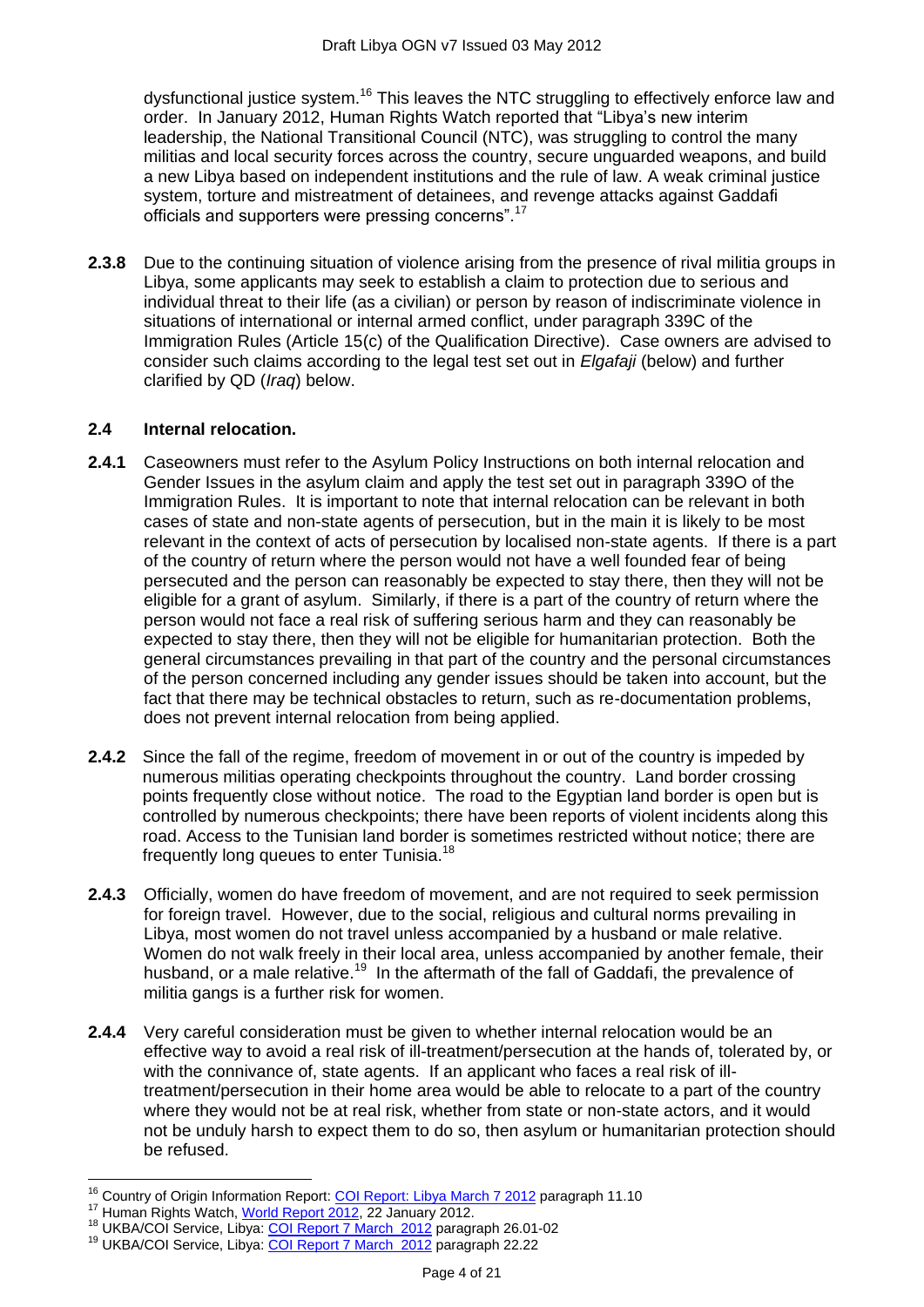#### <span id="page-4-0"></span>**2.5 Country guidance caselaw**

#### **[HH \(Somalia\) & Others \[2010\] EWCA Civ 426 \(23 April 2010\)](http://www.bailii.org/ew/cases/EWCA/Civ/2010/426.html)**

This judgment provides general guidance on the issues of enforced return of individuals with no independent right to be or remain in the United Kingdom to a war-torn country (Somalia) where their safety is or may be in serious doubt. Some of the findings made in *HH* have a general application. The Court of Appeal considered the cases of *HH, AM, J* and *MA* concerning return to Somalia and reached the following conclusions:

- 122. It has been sufficient for the purposes of resolving the issues before us to confirm, as this court has said on previous occasions (albeit only *obiter*) that where the route and manner of return are known or can be implied, the first tier tribunal must consider whether the applicant would be put at risk if returned by that route. We have not found it necessary to resolve the wider question whether that tribunal must always consider that question whenever the applicant puts it in issue, although our strong provisional view is that it must. If that is right, it will inevitably have important consequences for the status of the applicant pending directions finally being issued to secure his removal or deportation. We have not had directly to address that issue but it is bound to arise in the near future. Conceivably it might require a reference to the ECJ in due course, but that is not necessary in this case and no-one has suggested it.
- 123. Of the four cases dealt with in this judgment, the first, that of HH, involves only the application to the known facts of the law decided by the court in *QD (Iraq)*. We have dismissed that appeal.
- 124. In the second and third appeals, those of AM and J, we have held that where the point of return and any route to the safe haven are known or ascertainable, these form part of the material immigration decision and so are appealable. We have upheld the appeals in both cases.
- 125. The fourth appeal, that of MA, establishes that even a mendacious appellant is entitled to protection from refoulement if objective evidence shows a real risk that return will place his life and limb in jeopardy. We have upheld the appeal in that case.

#### **[European Court of Justice: \(Elgafaji \[2009\] EUECJ C-465-07\) 17 February 2009](http://www.bailii.org/eu/cases/EUECJ/2009/C46507.html)**

The ECJ in this case found that "Article 15(c) of Council Directive 2004/83/EC of 29 April 2004 on minimum standards for the qualification and status of third country nationals or stateless persons as refugees or as persons who otherwise need international protection and the content of the protection granted, in conjunction with Article 2(e) thereof must be interpreted as meaning that:

- the existence of serious and individual threat to the life or person of an applicant for subsidiary protection is not subject to the condition that that applicant adduce evidence that he is specifically targeted by reason of factors particular to his personal circumstances;
- the existence of such a threat can exceptionally be considered to be established where the degree of indiscriminate violence characterising the armed conflict taking place – assessed by the competent national authorities before which an application for subsidiary protection is made, or by the courts of a Member State to which a decision refusing such an application is referred – reaches such a high level that substantial grounds are shown for believing that a civilian returned to the relevant country or as the case may be, to the relevant region, would, solely on account of his presence on the territory of that country or region, face a real risk of being subject to that threat." (Paragraph 45)

#### **[QD \(Iraq\) v Secretary of State for the Home Department \[2009\] EWCA Civ620 \(24 June 2009\)](http://www.bailii.org/ew/cases/EWCA/Civ/2009/620.html)**

The Court of Appeal provided further domestic guidance on *Elgafaji* and the test to be applied: *"Is there in a country of a material part of it such a high level of indiscriminate violence that substantial grounds exist for believing that an applicant, solely by being present there, faces a real risk which threatens his life of person?"* By "material part" we mean the applicant"s home area, or if otherwise appropriate, any potential place of internal relocation [para 40].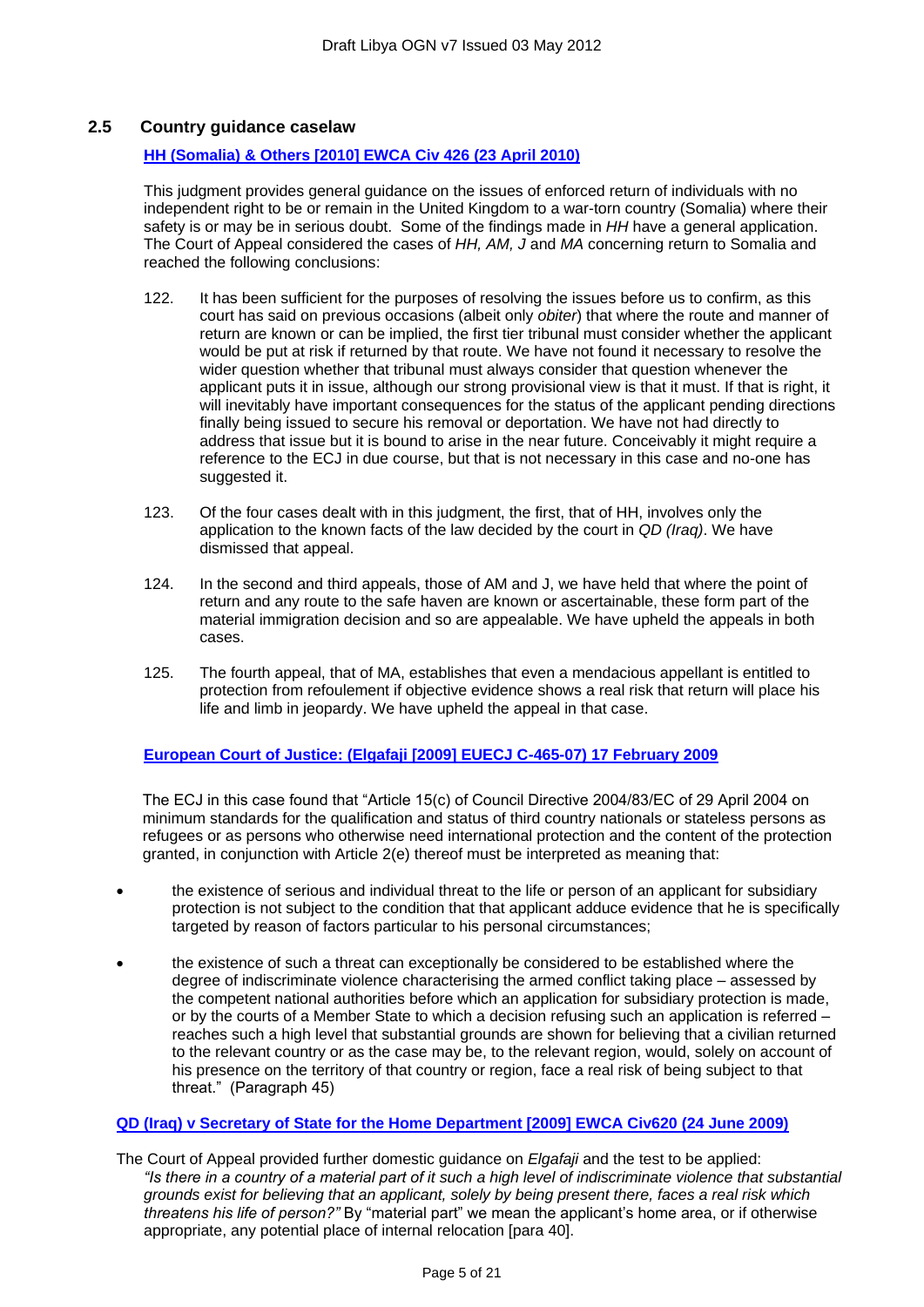The Court of Appeal also clarified that the word "exceptional" is used by the ECJ to stress that not every armed conflict or violent situation will attract the protection of Article 15c but only one where the level of violence is such that, without anything to render them a particular target, civilians face real risks to their life or personal safety [para 25]. The reference to "threat" does not dilute the need for there to be a real risk [para 29]. The phrase "situations of international or internal armed conflict" is broad enough to include any situation of indiscriminate violence whether caused by one or more armed factions or by a state, which reaches the level described in *Elgafaji* [para 35]. There is no requirement that the armed conflict itself must be "exceptional" but there must be an intensity of indiscriminate violence sufficient to meet the test in *Elgafaji* [para 36].

#### **3. Main categories of claims**

- **3.1** This Section sets out the main types of asylum claim, humanitarian protection claim and discretionary leave claim on human rights grounds (whether explicit or implied) made by those entitled to reside in Libya. Where appropriate it provides guidance on whether or not an individual making a claim is likely to face a real risk of persecution, unlawful killing or torture or inhuman or degrading treatment/punishment. It also provides guidance on whether or not sufficiency of protection is available in cases where the threat comes from a non-state actor; and whether or not internal relocation is an option. The law and policies on persecution, Humanitarian Protection, sufficiency of protection and internal relocation are set out in the relevant Asylum Instructions, but how these affect particular categories of claim are set out in the instructions below.
- **3.2** Each claim should be assessed to determine whether there are reasonable grounds for believing that the applicant would, if returned, face persecution for a Convention reason i.e. due to their race, religion, nationality, membership of a particular social group or political opinion. The approach set out in Karanakaran should be followed when deciding how much weight to be given to the material provided in support of the claim (see the Asylum Instruction on "considering the protection (Asylum) claim" and "assessing credibility").
- **3.3** If the applicant does not qualify for asylum, consideration should be given as to whether a grant of Humanitarian Protection is appropriate. If the applicant qualifies for neither asylum nor Humanitarian Protection, consideration should be given as to whether he/she qualifies for Discretionary Leave, either on the basis of the particular categories detailed in Section 4 or on their individual circumstances.
- **3.4** All Asylum Instructions can be accessed via the on the Horizon intranet site. The instructions are also published externally on the Home Office internet site at:

[http://www.ukba.homeoffice.gov.uk/sitecontent/documents/policyandlaw/asylumpolicyinstru](http://www.ukba.homeoffice.gov.uk/sitecontent/documents/policyandlaw/asylumpolicyinstructions/) [ctions/](http://www.ukba.homeoffice.gov.uk/sitecontent/documents/policyandlaw/asylumpolicyinstructions/)

#### **3.5 Credibility**

**3.5.1** This guidance is **not** designed to cover issues of credibility. Case owners will need to consider credibility issues based on all the information available to them. For guidance on credibility see "establishing the facts of the claim (material and non-material facts)" in the Asylum Instruction "considering the protection (asylum) claim" and "assessing credibility". Case owners must also ensure that each asylum application has been checked against previous UK visa applications. Where an asylum application has been biometrically matched to a previous visa application, details should already be in the Home Office file. In all other cases, the case owner should satisfy themselves through CRS database checks that there is no match to anon-biometric visa. Asylum applications matches to visas should be investigated prior to the asylum interview, including obtaining the Visa Application Form (VAF) from the visa post that processed the application.

#### **3.6 Claims relating to the general security and humanitarian situation**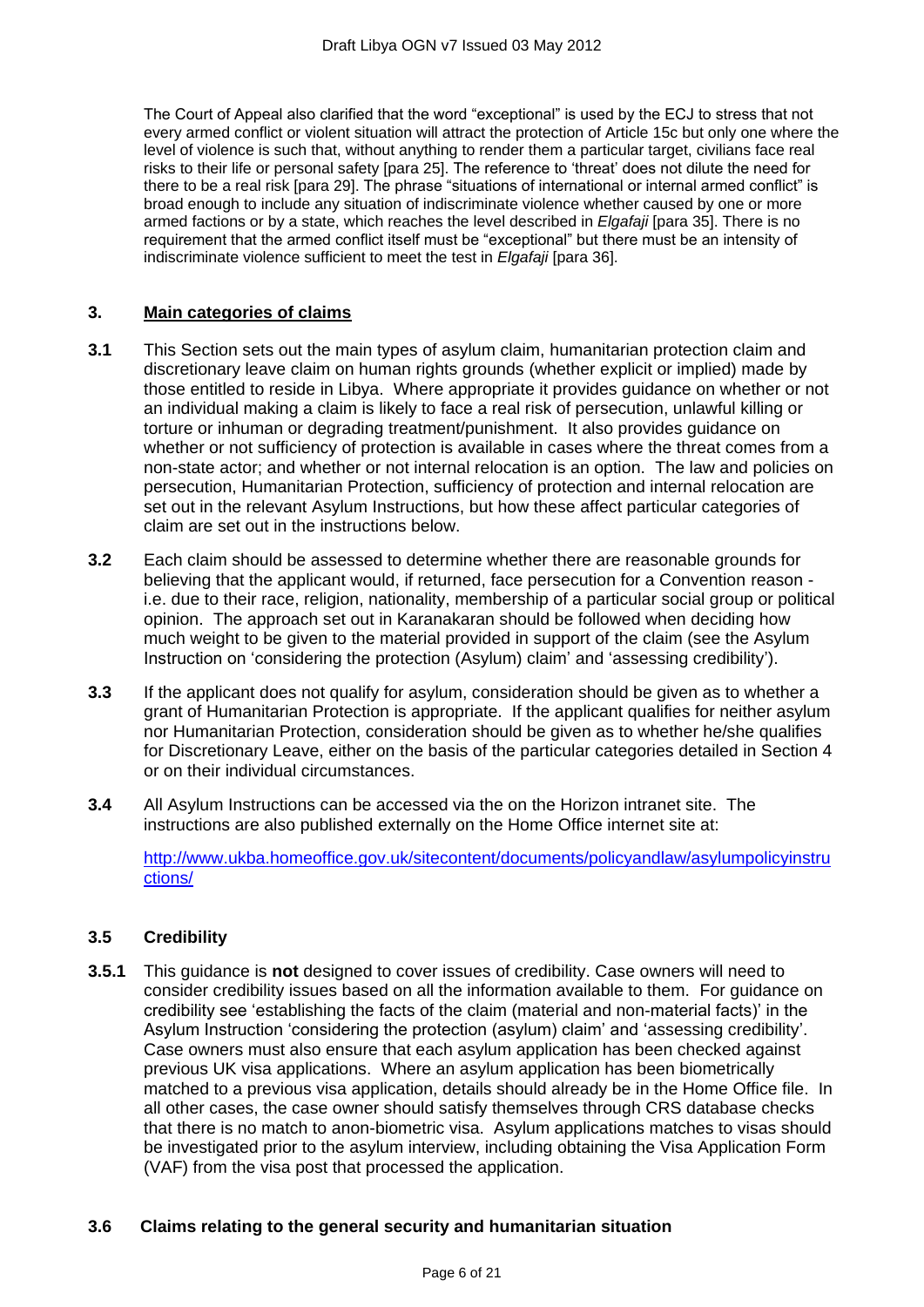- **3.6.1** Many applicants will make an asylum/human rights claim based upon the security situation in Libya, and the prevailing general humanitarian conditions.
- **3.6.2 Treatment.** Since the anti-government protests began in eastern Libya in February 2011, the situation in Libya has been volatile and unpredictable. The protests rapidly escalated into full-scale civil war, as the country united to overthrow the Gaddafi regime. In March 2011, the UN Security Council authorised a no-fly zone over Libya, and also the use of air strikes to protect civilians. In July 2011, the International Contact Group on Libya formally recognised the main Libyan opposition group, the National Transitional Council (NTC) as the legitimate government of Libya. By September 2011, the African Union had joined 60 other countries recognising the legitimacy of the NTC. Col. Gaddafi was killed by a rebel militia group on 20 October 2011, and three days later the NTC declared that Libya was officially liberated. They announced their intention to hold democratic elections within eight months.<sup>20</sup>
- **3.6.3** Libya emerged from months of intense conflict lacking many of the institutions of a strong civil society.<sup>21</sup> Ian Martin, the UN envoy to Libya said in January 2012, that

"…The former regime may have been toppled, but the harsh reality is that the Libyan people continue to have to live with its deep-rooted legacy; weak, at times absent, state institutions, coupled with the long absence of political parties and civil society organisations, which render the country's transition more difficult."<sup>22</sup>

Evidence is growing that the NTC has so far been unable to provide adequate state leadership and control in Libya.<sup>23</sup> The stated aim of the NTC to move towards a secure and democratic state is being increasingly undermined by the hundreds of armed militias. The Congressional Research Service reported in December 2011 that "events in Libya remain fluid and fast-moving" and that, "security is the immediate priority, and questions remain about the ability of the Transitional National Council (TNC) to ensure order. A large number of armed groups remain active and their continued unity of purpose and endorsement of proposed TNC transition plans cannot be taken for granted".<sup>24</sup>

**3.6.4** According to a December 2011 International Crisis Group report,

"…as the recent upsurge of violence dramatically illustrates, the militias that were decisive in ousting Gaddafi"s regime -are becoming a significant problem now that it is gone. Their number is a mystery: 100 according to some; three times that others say. Over 125,000 Libyans are said to be armed. The groups do not see themselves as serving a central authority; they have separate procedures to register members and weapons, arrest and detain suspects; they repeatedly have clashed. Rebuilding Libya requires addressing their fate, yet haste would be as perilous as apathy. The uprising was highly decentralised; although they recognise it, the local military and civilian councils are sceptical of the National Transitional Council (NTC), the largely self-appointed body leading the transition. They feel they need weapons to defend their interests and address their security fears."<sup>25</sup>

**3.6.5** Furthermore, the report stated:

 $\overline{a}$ 

"…formation of a new cabinet was supposed to curb militia-on-militia violence as well as defiance of the National Army; it has done nothing of the kind. Instead,

<sup>&</sup>lt;sup>20</sup> BBC News: **BBC Libya Profile**, updated 18 March 2012

<sup>&</sup>lt;sup>21</sup> Civil-Military Fusion Centre: [Stability in a Post-Gaddafi Libya,](http://reliefweb.int/sites/reliefweb.int/files/resources/20120125_CFC_Report_Med_Basin_Libya_Lessons_Learned.pdf) January 2012

 $^{22}$  UN News Centre, [Libya facing challenging transition, but authorities striving to succeed –](http://www.un.org/apps/news/story.asp?NewsID=41040&Cr=libya&Cr1=) UN, 25 January 201

<sup>&</sup>lt;sup>23</sup> IRIN News: Libya: [What the analysts are saying,](http://www.irinnews.org/Report/94981/LIBYA-What-the-analysts-are-saying) 29 February 2012

<sup>&</sup>lt;sup>24</sup> Congressional Research Service, [Libya: Transition and U.S. Policy,](file:///C:/Documents%20and%20Settings/mkaye/Local%20Settings/Temp/My%20Documents/Dropbox/Documents%20and%20Settings/user/My%20Documents/Dropbox/Dropbox/ARC/SHSH/Libya/fpc.state.gov/documents/organization/179576.pdf) December 2011, Assessment

<sup>&</sup>lt;sup>25</sup> International Crisis Group, *Holding Libya Together: Security Challenges after Gaddafi*, 14 December 2011, Executive Summary and Recommendations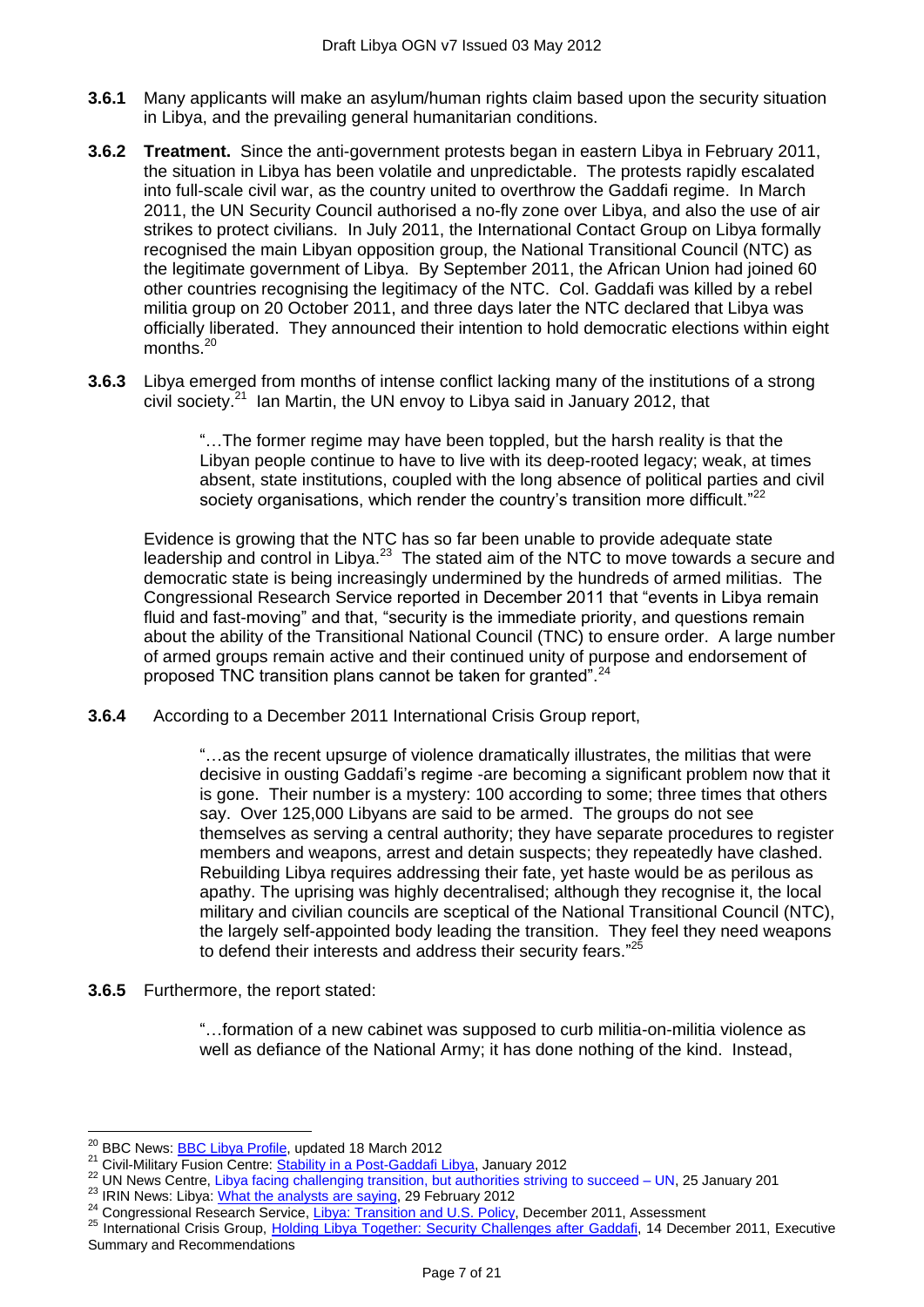violence in the capital if anything has escalated, with armed clashes occurring almost nightly".<sup>26</sup>

The militias are running everything from detention centres to hospitals, but have also engaged in several fatal clashes, and are increasingly accused of human rights abuses. Since January 2012, reports of inter-militia conflict have increased, together with fatal tribal clashes in the south. Revenge attacks against the entire Tawergha ethnic minority have been repeated against other communities also accused of fighting on behalf of Col. Gaddafi during the war. $27$ 

- **3.6.6** The militias are reportedly entrenched in their positions; they are well organised and represent a considerable burden to the communities who are subject to discrimination and collective punishment. They are said to be bound together by a desire for power and territorial security rather than a particular political agenda. $^{28}$  In all the major cities, various militias control the airports, government buildings from the previous regime and most public buildings. The militias are said to feel entitled to a share of power because of their help in overthrowing the Gaddafi regime. They have held on to their power and their weapons, and the majority do not acknowledge the authority of the NTC. $^{29}$
- **3.6.7** In December 2011 the BBC reported that "fierce fighting closed Tripoli international airport as rival militias battled for control of the facility in the latest upsurge of violence in Libya"s volatile capital" and that the previous week, pro-Gaddafi gunmen had attack the central hospital.<sup>30</sup> The March 2012 report from the UN Secretary-General notes that "intermittent" clashes between the brigades and other incidents continued to pose a challenge to the authorities in their efforts to contain the overall security situation and to manage the risks associated with the continued proliferation of weapons on the streets and the large number of armed brigades whose lines of command and control remained unclear. In Tripoli, the most serious of these took place on 3 January 2012 when fighting broke out between rival brigades from Misrata and the capital"s Sidi Khalifa neighbourhood, resulting in several deaths. An attempt to detain alleged supporters of the Gaddafi regime in Sabhā, located south of Tripoli led to heavy fighting between brigades from Gheryan and Al-Asab'a, in which at least six were killed and several wounded."<sup>31</sup> On 16<sup>th</sup> March clashes at a rally calling for a semi-autonomous territory Cyrenaica to be created in eastern Libya have left one person dead in the city of Benghazi.<sup>3</sup>
- **3.6.8** In March 2012, clashes between rival militias in the southern city of Sabha caused the deaths of at least 70 people, and wounded more than 150.<sup>33</sup> The fighting began between former rebels, and gunmen from the Toubou ethnic group, following the death of a militiaman from Sabha in a row over a car. Libyan Government forces have been sent to Sabha to try to restore calm, but the NTC is struggling to re-assert its authority. The Toubou have also begun calling for a separatist state.<sup>34</sup>
- **3.6.9** In addition to the large numbers of heavily armed militia groups throughout Libya, there is also the problem of extensive areas of contamination from landmines and explosive remnants across the country. These pose a serious threat to civilians, internally displaced persons and humanitarian workers. Large quantities of unexploded ordnance and ammunition stockpiles have been identified in residential areas, including near schools and hospitals. Many of these are unsecured, with only one team so far deployed on clearance

<sup>&</sup>lt;sup>26</sup> International Crisis Group, [Holding Libya Together: Security Challenges after Gaddafi,](http://www.crisisgroup.org/~/media/Files/Middle%20East%20North%20Africa/North%20Africa/115%20Holding%20Libya%20Together%20--%20Security%20Challenges%20after%20Qadhafi.pdf) 14 December 2011, Executive Summary and Recommendations

<sup>27</sup> IRIN News: Libya: [What the analysts are saying,](http://www.irinnews.org/Report/94981/LIBYA-What-the-analysts-are-saying) 29 February 2012

<sup>28</sup> IRIN News: Libya: [What the analysts are saying,](http://www.irinnews.org/Report/94981/LIBYA-What-the-analysts-are-saying) 29 February 2012

<sup>&</sup>lt;sup>29</sup> UKBA/COI Service,Libya: [COI Report 7 March 2012](http://www.bia.homeoffice.gov.uk/sitecontent/documents/policyandlaw/coi/libya/report-03-12.pdf?view=Binary) paragraph 10.07-10.08

<sup>30</sup> Guardian, [Libya: Tripoli airport closed after rogue militia attacks garrison,](http://www.guardian.co.uk/world/2011/dec/11/libya-tripoli-airport-militia) 20 December 2011

<sup>&</sup>lt;sup>31</sup> UN Security Council, [Report of the Secretary-General on the United Nations Support Mission in Libya,](http://www.ecoi.net/file_upload/1930_1332413460_n1224473.pdf) 1 March 2012 para 9<br> $32_{\text{DD}}$ 

BBC. [Libya rally on Cyrenaica autonomy plan ends in violence,](http://www.bbc.co.uk/news/world-africa-17411134) 16 March 2012

<sup>33</sup> BBC, Dozens killed' in clashes in Libyan town of Sabha, 28 March 2012

<sup>&</sup>lt;sup>34</sup> BBC News Libya: [Libyan militias clash in city of Sabha,](http://www.bbc.co.uk/news/world-africa-17528382) 27 March 2012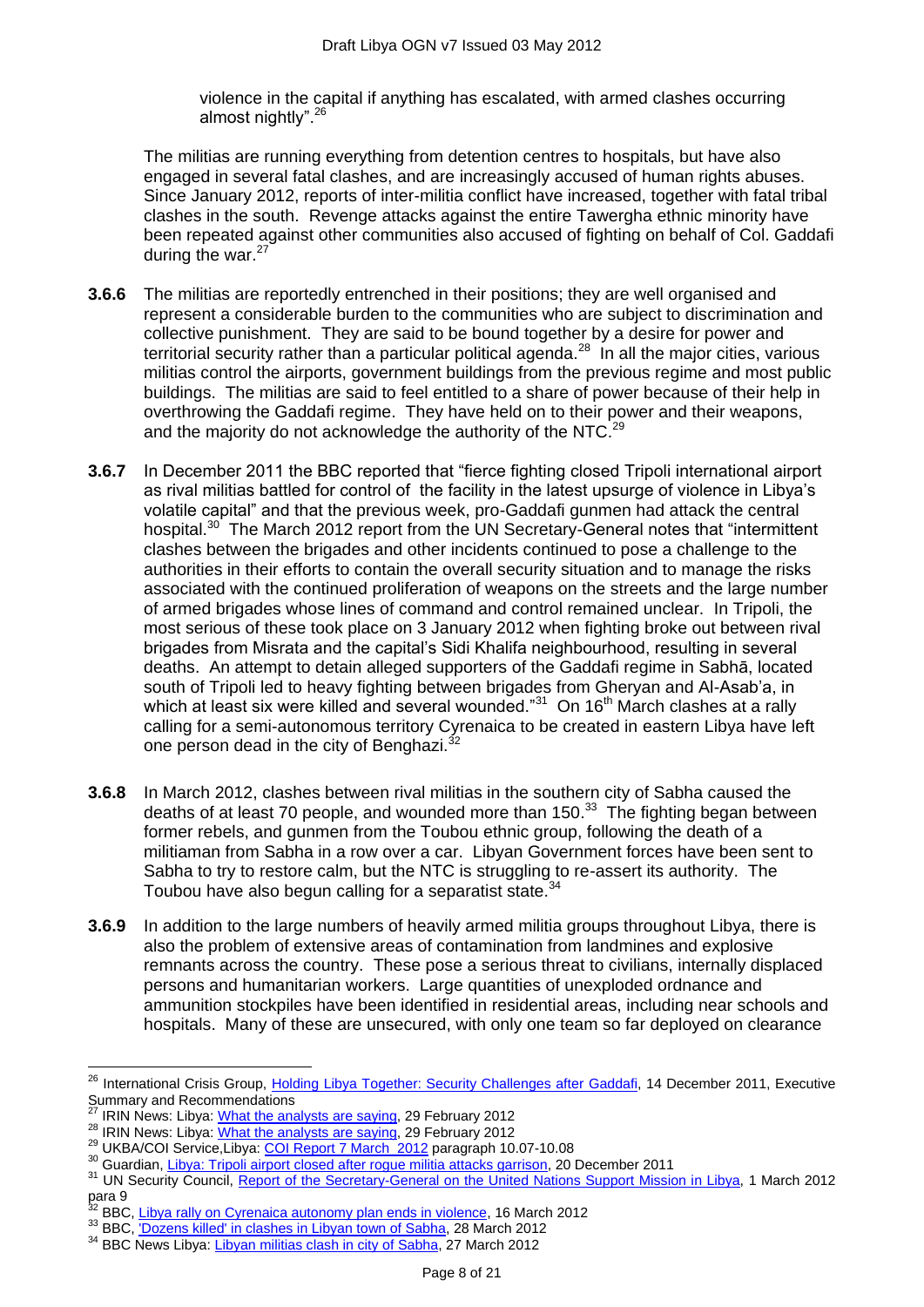projects, which operates in Tobruk.<sup>35</sup>

- **3.6.10** A UN official in Tripoli said there is a need to build national institutions to replace the militias. Increasingly, many Libyans are defined by their city or region of residence, and their wartime allegiance, rather than any wider, national affiliation.<sup>36</sup> However, there are signs that a new civil and political culture is emerging, and new organisations, political parties and other bodies are appearing.<sup>37</sup> New civil society groups of various types are flourishing, and educating citizens regarding their rights and responsibilities in a democratic state. The Libyan Human Rights Commission, founded in 1985, has historically been based in Washington, DC, USA but in the new political climate, the Commission has begun building a new headquarters in Benghazi, Libya.<sup>38</sup>
- **3.6.11** At the peak of the crisis, Libyan medical facilities lacked staff and had run out of life-saving supplies; the water networks had broken down, affecting millions of people for prolonged periods, and minority groups were regularly assaulted. The UN Office for the Coordination of Humanitarian Affairs (OCHA) responded quickly to these and other humanitarian needs resulting from the armed conflict. As security conditions improved, OCHA moved into Benghazi, Tripoli and Misrata, remaining until the cessation of hostilities in October 2011.<sup>39</sup>
- **3.6.12** There were over 200,000 internally displaced persons (IDP) in Libya at the height of the crisis; most of these have now returned to their areas of origin. The remaining IDPs, approximately 50,000, are from minority groups and continue to be a cause for concern. They are unable or unwilling to return to their homes, due to fears of arrest, and threats to their safety due to their association with the former regime.<sup>40</sup> The UN Security Council, in a report of 22 November 2011, noted that there are serious concerns about the situation of many third country nationals in Libya, mainly migrants from sub-Saharan Africa, refugees and asylum seekers, who are very vulnerable to human rights violations and general exploitation. The NTC is actively working with various international organisations (UNHCR, International Organisation for Migration) to relieve conditions for these people, and where possible enabling them to return to their home countries.<sup>41</sup>
- **3.6.13** The NTC is working in partnership with the UN Support Mission in Libya (UNSMIL), assisting them with restoring public security and the rule of law, promoting inclusive political dialogue and national reconciliation, and also with the issue of elections, drafting the new constitution etc. UNSMIL is further mandated by the Security Council (S/2011/580) to help the Libyan government extend State authority by strengthening emerging accountable institutions, restoring public services, promoting and protecting human rights and supporting transitional justice. Local Libyan councils and volunteer groups are proving to be well resourced, mobile and able to meet many needs. They were the primary delivery method for international assistance, with effective NTC support. Basic services, such as water and power supplies, have largely been restored in most areas.<sup>42</sup>
- **3.6.14** The OCHA have estimated that all basic social services are expected to have started returning to full capacity in the first part of 2012, and that assuming hostilities do not resume most IDPs will have returned to their homes by the end of 2012, or be otherwise effectively assisted by Libyan Government programming.<sup>43</sup> The UN envoy lan Martin has publicly stated that despite the various difficulties facing the country, it is clear that the Libyan people are eager to move forward with the transition to democracy. He also noted that Libya has already begun the task of implementing the framework for staging the first free elections in Libya in four decades, and that a reasonable foundation has been laid for

<sup>36</sup> UKBA/COI Service,Libya: COI Report [7 March 2012](http://www.bia.homeoffice.gov.uk/sitecontent/documents/policyandlaw/coi/libya/report-03-12.pdf?view=Binary) paragraph 10.11

 $\overline{a}$ **<sup>35</sup>** 16 IRIN, [Analysis: Libya"s long road to disarmament,](http://www.irinnews.org/Report/94559/Analysis-Libya-s-long-road-to-disarmament) 29/12/2011

<sup>&</sup>lt;sup>37</sup> UKBA/COI Service,Libya: [COI Report 7 March 2012](http://www.bia.homeoffice.gov.uk/sitecontent/documents/policyandlaw/coi/libya/report-03-12.pdf?view=Binary) paragraph 15.02-05

<sup>38</sup> UKBA/COI Service,Libya: [COI Report 7 March 2012](http://www.bia.homeoffice.gov.uk/sitecontent/documents/policyandlaw/coi/libya/report-03-12.pdf?view=Binary) paragraph 17.03–17.06

<sup>39</sup> UN OCHA: [Libya: OCHA in 2012 and](http://www.unocha.org/ocha2012-13/libya) 2013, undated, Context Analysis, The Humanitarian Situation

<sup>40</sup> UN OCHA: [Libya: OCHA in 2012 and 2013,](http://www.unocha.org/ocha2012-13/libya) undated, Context Analysis, The Humanitarian Situation

<sup>41</sup> UKBA/COI Service,Libya: [COI Report 7 March 2012](http://www.bia.homeoffice.gov.uk/sitecontent/documents/policyandlaw/coi/libya/report-03-12.pdf?view=Binary) paragraph 27.09

<sup>42</sup> UN OCHA: [Libya: OCHA in 2012 and 2013,](http://www.unocha.org/ocha2012-13/libya) undated, Context Analysis, The Humanitarian Situation

<sup>&</sup>lt;sup>43</sup> UN OCHA: [Libya: OCHA in 2012 and 2013,](http://www.unocha.org/ocha2012-13/libya) undated, Context Analysis, The Humanitarian Situation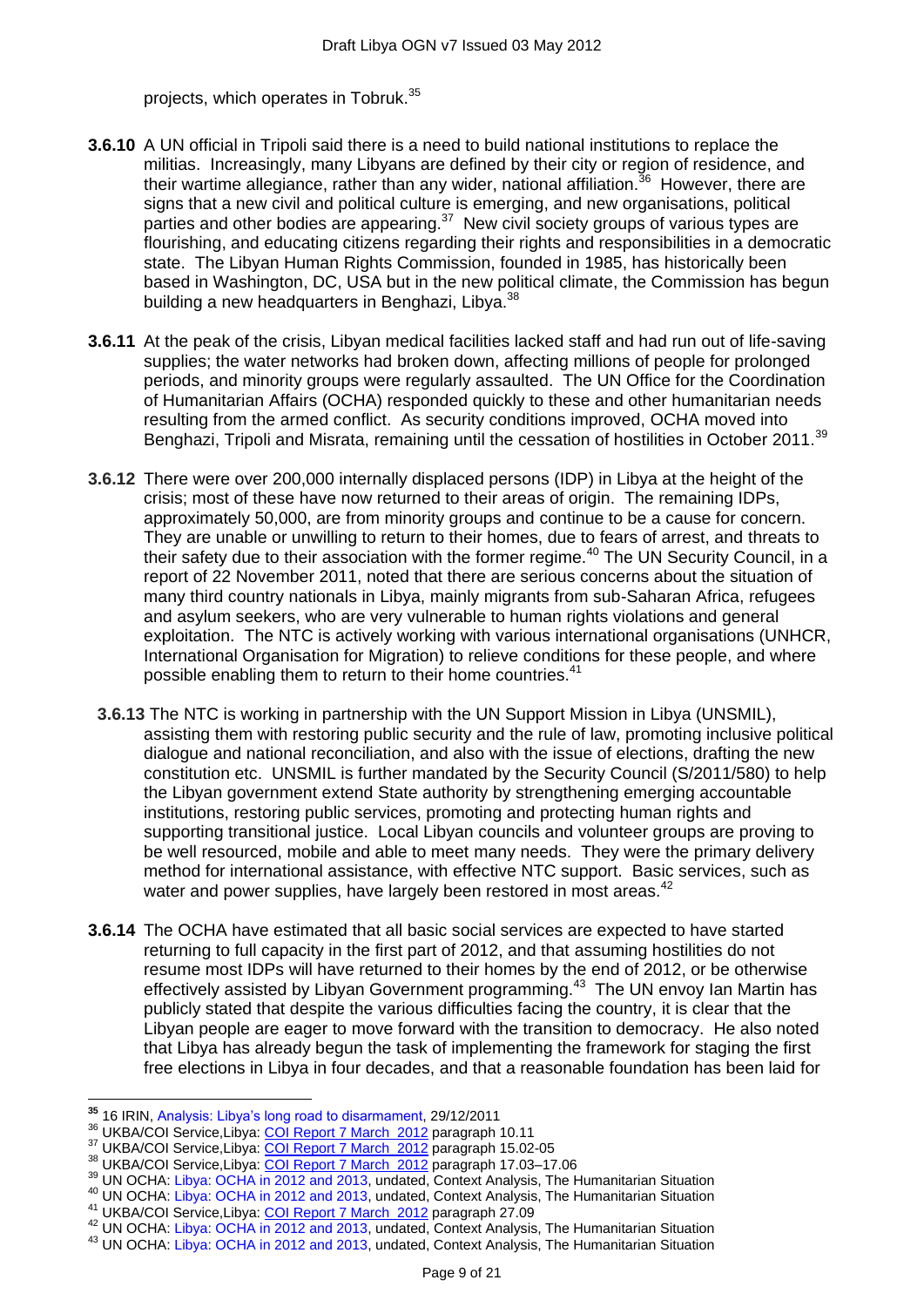the election of the National Congress, although some gaps and shortcomings remain.<sup>44</sup> The Institute for War and Peace Reporting noted in January 2012 that according to officials and diplomats, "The perceived inability of Libya's transitional government to address serious economic and security problems is causing a groundswell of discontent that threatens national stability, officials and diplomats<sup>".45</sup> It also noted that "while Libya's oil exports are climbing, they remain below pre-revolution levels and foreign companies have proved reluctant to invest. This has undermined the local economy and left many unemployed and unable to access the public services provided by the previous regime".<sup>46</sup>

#### **3.6.15 See also: [Actors of protection](#page-1-1) (section 2.3 above) [Internal relocation](#page-3-0) (section 2.4 above) [Caselaw](#page-4-0) (section 2.5 above)**

- **3.6.16 Conclusion.** Claims based on the general security situation in Libya must be considered with reference to the Interim Asylum Instruction on Humanitarian Protection: Indiscriminate Violence. Case owners should also refer to the Gender Asylum Policy Instruction where appropriate.
- **3.6.17** There continue to be outbursts of internal armed conflict in parts of Libya, but it is not at such a level, either in Libya generally or a material part of it, that substantial grounds exist for believing that any civilian would, solely by being present there, face a real risk of serious harm. The security and humanitarian situation in Libya remains fluid, and some individuals may fall into an enhanced risk category on the basis of certain characteristics. Each case must be considered on its individual merits. To establish a claim under Article 15c of the Qualification Directive it will be necessary for a claimant to establish that particular factors place him or her at real risk of serious harm from the levels of indiscriminate violence that do exist, and that internal relocation to a place where there is not a real risk of serious harm is not reasonable. In doing so, case owners must consider carefully whether the existence of such factors mean that the harm they fear is not in fact indiscriminate, but targeted, if not at them personally, at a Refugee Convention defined population to which they belong, in which case a grant of asylum is likely to be more appropriate.

#### **3.7 Perceived Gaddafi clan members/loyalists fearing government authorities or armed militia**

- **3.7.1** A number of applicants may make asylum and/or human rights claims based on a fear of mistreatment at the hands of armed gangs and militia brigades allied to the National Transitional Council and the authorities of the Interim Government.
- **3.7.2 Treatment.** There are various reports that in many parts of Libya, armed groups allied to the National Transitional Council have detained people suspected of supporting or fighting on behalf of Col. Gaddafi and his regime. Torture is being carried out by officially recognized military and security entities as well as by a multitude of armed militias operating outside any legal framework during interrogation and detention. Several detainees have died in the custody of armed militias in and around Tripoli and Misratah in circumstances that suggest torture.<sup>47</sup>
- **3.7.3** The United Nations-mandated commission of inquiry concluded in March 2012 that "crimes against humanity and war crimes were committed by Gaddafi forces in Libya. Acts of murder, enforced disappearance, and torture were perpetrated within the context of a widespread or systematic attack against a civilian population. The Commission found additional violations including unlawful killing, individual acts of torture and ill-treatment, attacks on civilians, and rape".<sup>48</sup> The Commission further concluded that "the thuwar (anti-

- 45 Institute for War and Peace Reporting, [Libya's Interim Government Under Pressure to Deliver,](http://iwpr.net/report-news/libyas-interim-government-under-pressure-deliver) 25 January 2012 46 Institute for War and Peace Reporting, [Libya's Interim Government Under Pressure to Deliver,](http://iwpr.net/report-news/libyas-interim-government-under-pressure-deliver) 25 January 2012
- 47 Amnesty International, [Libya: Deaths of detainees amid widespread torture,](http://www.amnesty.org/en/news/libya-deaths-detainees-amid-widespread-torture-2012-01-26) 26 January 2012

 $\overline{a}$ 

<sup>48</sup> UN Human Rights Council, [Report of the International Commission of Inquiry on Libya,](http://www.ohchr.org/Documents/HRBodies/HRCouncil/RegularSession/Session19/A_HRC_19_68_en.doc) 2 March 2012 *Summary* 

<sup>&</sup>lt;sup>44</sup> UN News Service: <u>UN Envoy confident Libya can overcome challenges and pursue democracy</u>, 29 February 2012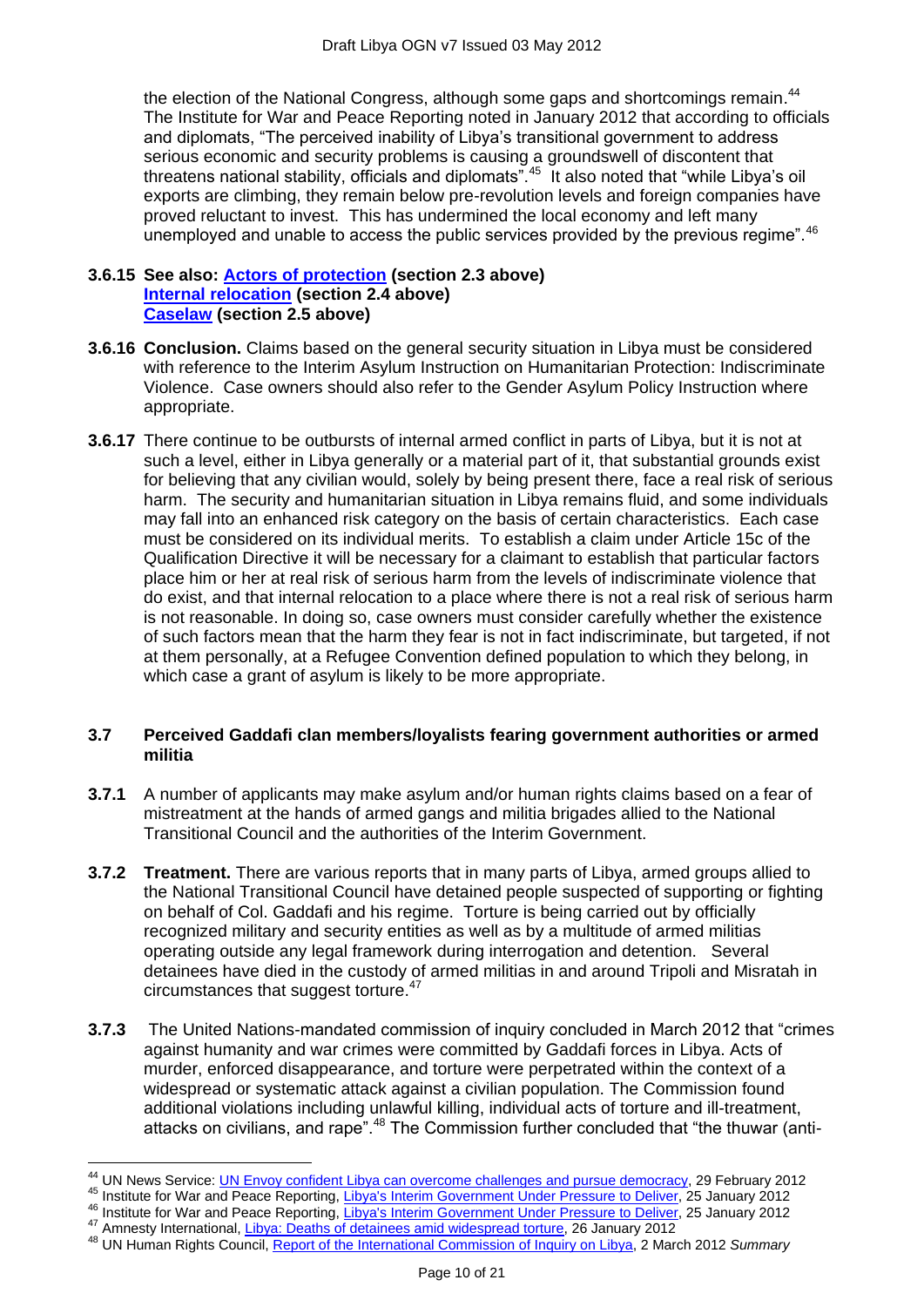Gaddafi forces) committed serious violations, including war crimes and breaches of international human rights law, the latter continuing at the time of the present report. The Commission found these violations to include unlawful killing, arbitrary arrest, torture, enforced disappearance, indiscriminate attacks, and pillage. It found in particular that the thuwar are targeting the Tawergha and other communities".**<sup>49</sup>**

- **3.7.4** Human Rights Watch (HRW), investigating in Libya during April and May 2011, found that significant numbers of suspected Gaddafi supporters had been arbitrarily detained by opposition authorities. They also found that at least ten former Gaddafi security officials and Revolutionary Committee members had been killed in eastern Libya. A small number of deaths were linked with the use of ill-treatment and/or torture. HRW visited and interviewed detainees and the opposition officials holding them, in Benghazi, Misrata and Zintan. They were allowed unrestricted access including private meetings with detainees, many of whom were civilians. They found then, that detainees were uniformly denied access to lawyers, but that the majority made no complaints of mistreatment during detention.<sup>50</sup> A few days after the death of Col. Gaddafi, HRW reported that 53 bodies (or 65, according to Amnesty Report<sup>51</sup> of (apparent) Gaddafi supporters had been found outside the Mahari Hotel in Sirte, where armed militias from Misrata had been based. Many of the victims were bound, and all appeared to have been shot at that location.<sup>52</sup>
- **3.7.5** Medecin sans Frontieres (MSF) reported numerous cases of torture in detention at the hands of militias in Misrata, and lodged formal complaints with the Misrata Military Council and other local bodies; to date, no action has been taken. Since January, several of the patients returned to interrogation centres have even been tortured again. MSF have since suspended their medical activities in Misrata detention centres in protest.<sup>53</sup> HRW have also reported numerous cases of ill-treatment, torture and death in custody of individuals known or perceived to have been pro-Gaddafi, or to have fought for the regime. These cases have been spread throughout eastern and western areas of Libya. HRW noted that despite public promises by the NTC to respect the laws of war, cooperate with the International Criminal Court, and repeatedly condemning revenge attacks, abuses have continued and increased in number.<sup>54</sup>
- **3.7.6** During August 2011, anti-Gaddafi militias from Misrata attacked and drove out the entire population of Tawargha from the town. The Tawarghan residents are of sub-Saharan African ethnicity, and were reportedly loyal to the Gaddafi regime. The attacks, combined with looting and burning of property, continued throughout September 2011. Homes and infrastructure are reported to have been systematically destroyed, making it impossible for the people to return. Militias from Misrata have continued to hunt down and terrorise displaced residents of Tawergha all over Libya.<sup>55</sup> The majority of displaced sub-Saharan and black Libyans are currently living in makeshift settlements. Conditions at such camps are described as "reprehensible", particularly for women, who are at constant risk of sexual harassment and abuse, violence, and unsafe, insanitary conditions.<sup>56</sup>
- **3.7.7** HRW has also reported that:

"revenge attacks against populations deemed to have supported Gaddafi also grew in September and October. In particular, militias from Misrata prevented about 30,000 people from returning to their homes in Tawergha, a town near Misrata, because they accused them of having committed atrocities in Misrata together with Gaddafi forces. Displaced Tawerghans were subject to arbitrary arrests and torture

<sup>50</sup> Human Rights Watch: [Libya: Opposition arbitrarily detaining suspected Gaddafi loyalists,](http://www.hrw.org/en/news/2011/06/05/libya-opposition-arbitrarily-detaining-suspected-gaddafi-loyalists) 5 June 2012

 $\overline{a}$ <sup>49</sup> UN Human Rights Council, [Report of the International Commission of Inquiry on Libya,](http://www.ohchr.org/Documents/HRBodies/HRCouncil/RegularSession/Session19/A_HRC_19_68_en.doc) 2 March 2012 *Summary*

<sup>51</sup> Document - Libya: Militias threaten hopes for new Libya | Amnesty International

 $\frac{52}{2}$  Human Rights Watch: [World Report 2012 -](http://www.hrw.org/world-report-2012/world-report-2012-libya) Libya, 22 January 2012, The Armed Conflict

<sup>53</sup> MSF: [Detainees tortured and denied medical care,](http://www.msf.org/msf/articles/2012/01/libya-detainees-tortured-and-denied-medical-care.cfm) 26 January 2012

<sup>&</sup>lt;sup>54</sup> Human Rights Watch: [World Report 2012 -](http://www.hrw.org/world-report-2012/world-report-2012-libya) Libya, 22 January 2012, The Armed Conflict

<sup>55</sup> Document - [Libya: Militias threaten hopes for new Libya | Amnesty International](http://www.amnesty.org/en/library/asset/MDE19/002/2012/en/6b6a5b08-9874-4679-bc0f-c3d47bfd93a9/mde190022012en.html)

<sup>56</sup> Refugees International: [Blog | 16 Days: In Libya, the Fight Continues -](http://www.refugeesinternational.org/blog/16-days-libya-fight-continues-womens-rights) for Women's Rights | Refugees International, 6 December 2011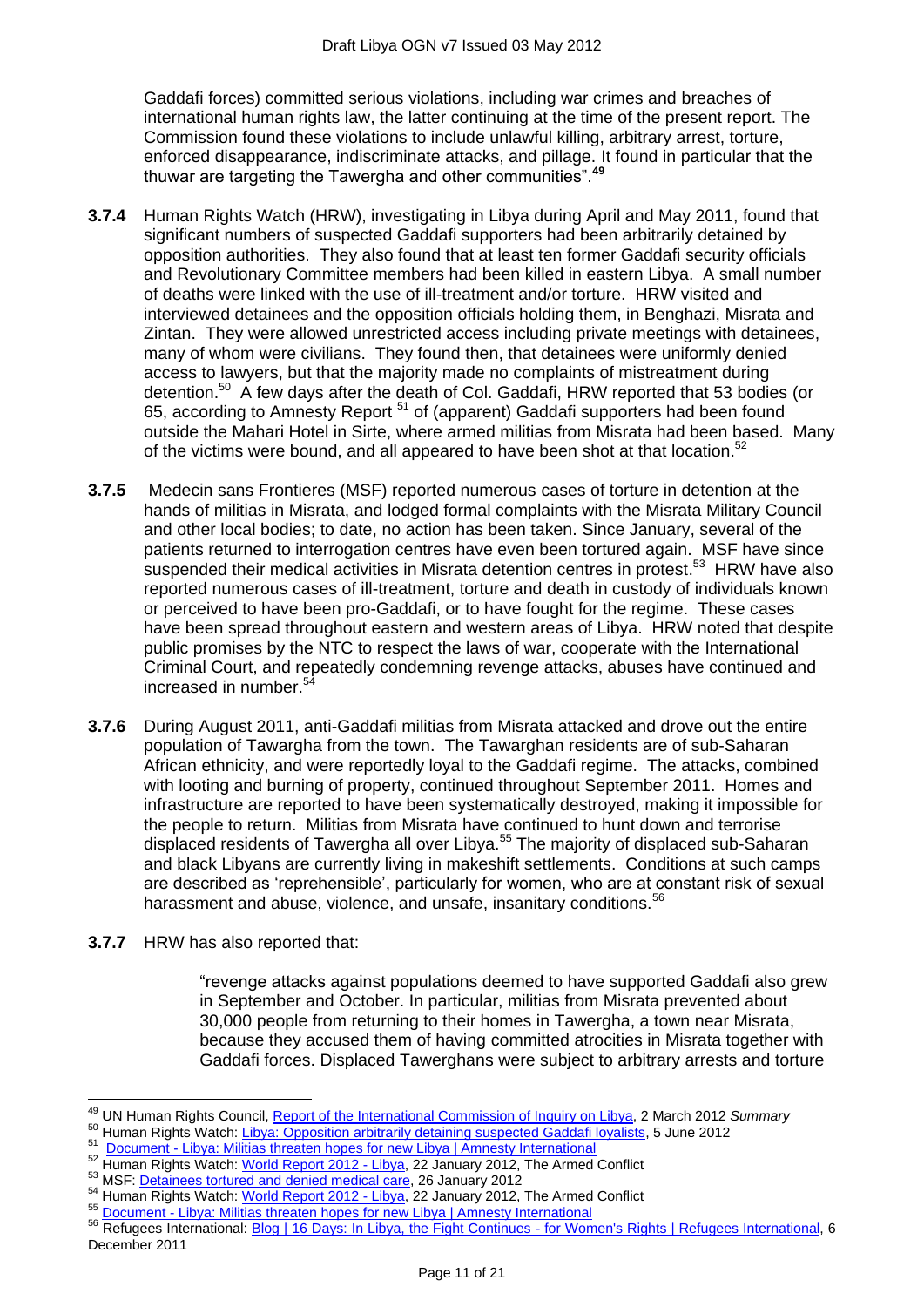in detention, in some cases leading to death. Members of the Mesheshiya tribe in the western mountains, accused of past loyalty to Gaddafi, also reported harassment and revenge attacks".<sup>57</sup>

- **3.7.8** In March 2012, Human Rights Watch reported that "nearly a month after militias raided a Tawergha camp in Janzur, shooting dead one man, three women, and three children, that camp and others still lack adequate protection".<sup>58</sup> Authorities in and around Misrata are also preventing thousands of people from returning to the villages of Tomina and Kararim and have failed to stop local militias from looting and burning homes there.<sup>59</sup> Officials in Misrata have sought to justify the violations to Human Rights Watch, contending that people from Tomina, Kararim, and Tawergha fought with Gaddafi forces and committed atrocities against Misratans during the 2011 conflict.<sup>60</sup>
- **3.7.9** Delegates of Amnesty International reported meeting detainees (in January 2012) showing extensive injuries indicating the use of torture. They also saw medical reports on several detainees who had died in custody; the medical evidence was consistent with the use of torture.<sup>61</sup> They reported that the majority of detainees being targeted for inhumane treatment were those Libyans believed to have remained loyal to Col. Gaddafi during the conflict, particularly dark-skinned Libyans e.g. the Tawerghans. Foreign nationals have also been targeted, primarily sub-Saharan Africans because of their irregular legal status, and because they are believed (often erroneously) to have been employed as mercenaries for Col. Gaddafi's forces. $62$  According to a March 2012 report from the UN Secretary-General, "revolutionary brigades" continue to arrest and interrogate "alleged former regime supporters", including at undisclosed locations.<sup>63</sup>
- **3.7.10** Amnesty International reported in February 2012 that "Militias took captive thousands of suspected al-Gaddafi loyalists, soldiers and alleged foreign "mercenaries", many of whom were tortured or ill-treated in custody, in some cases leading to death" and that "militias also continue to seize and detain people, outside any legal framework, and hold them in secret detention centres before handing them over to other facilities run by officially or semi-officially recognized military or security entities".<sup>64</sup> The UN Secretary-General further reported in March 2010 that, "an estimated 65,000 to 80,000 people remain internally displaced, mainly Tawergha, other minorities and people associated with the former regime, owing to fears of reprisals in their areas of origin".<sup>65</sup> In December 2011, demonstrators in Benghazi and Derna took to the streets protesting National Transitional Council comments about a possible amnesty for some former Gaddafi fighters and regime officials. There were calls also for former regime supporters to be barred from the political process and purged from State institutions.<sup>66</sup>
- **3.7.11** The UN High Commissioner for Human Rights has expressed her extreme concern at conditions of detention and treatment of detainees held by various militia brigades. She noted that the ICRC had visited more than 8,500 detainees between March and October 2011, the majority of whom are accused of being loyalists of Col. Gaddafi. These included large numbers of people of sub-Saharan African ethnicity.<sup>67</sup> The chairman of the NTC, Mustafa Abdel-Jalil, recently warned of the possibility of "civil war" in Libya, if the hundreds of militias are not brought under control. The militias are reportedly reluctant to relinquish

 $\overline{a}$ <sup>57</sup> Human Rights Watch: [Libya: Opposition arbitrarily detaining suspected Gaddafi loyalists,](http://www.hrw.org/en/news/2011/06/05/libya-opposition-arbitrarily-detaining-suspected-gaddafi-loyalists) 5 June 2011

<sup>&</sup>lt;sup>58</sup> Human Rights Watch, [Libya: Bolster Security at Tawergha Camps,](http://www.hrw.org/news/2012/03/05/libya-bolster-security-tawergha-camps) 05 March 2012

<sup>59</sup> Human Rights Watch, [Libya: Displaced People Barred from Homes,](http://www.hrw.org/news/2012/02/21/libya-displaced-people-barred-homes) 21 February 2012

<sup>&</sup>lt;sup>60</sup> Human Rights Watch, [Libya: Displaced People Barred from Homes,](http://www.hrw.org/news/2012/02/21/libya-displaced-people-barred-homes) 21 February 2012

<sup>&</sup>lt;sup>61</sup> Document - [Libya: Militias threaten hopes for new Libya | Amnesty International](http://www.amnesty.org/en/library/asset/MDE19/002/2012/en/6b6a5b08-9874-4679-bc0f-c3d47bfd93a9/mde190022012en.html)

<sup>62</sup> **Amnesty International 26 Jan 2012: Deaths of detainees amid widespread torture**, 26 January 2012

<sup>&</sup>lt;sup>63</sup> UN Security Council, Repor<u>t of the Secretary-General on the United Nations Support Mission in Libya</u>, 1 March 2012 para 24

Amnesty International, [Militias threaten hopes for new Libya 16 February 2012,](http://www.amnesty.org/en/library/asset/MDE19/002/2012/en/6b6a5b08-9874-4679-bc0f-c3d47bfd93a9/mde190022012en.html) section 1. Introduction

<sup>&</sup>lt;sup>65</sup> UN Security Council, [Report of the Secretary-General on the United Nations Support Mission in Libya,](http://www.ecoi.net/file_upload/1930_1332413460_n1224473.pdf) 1 March 2012 para 49

**<sup>66</sup>** UN Security Council, [Report of the Secretary-General on the United Nations Support Mission in Libya,](http://www.ecoi.net/file_upload/1930_1332413460_n1224473.pdf) 1 March 2012 para 7

UN News Service: [Libya facing challenging transition, but authorities striving to succeed,](http://www.unhcr.org/cgi-bin/texis/vtx/refworld/rwmain?page=printdoc&docid=4f226b5e2) 25 January 2012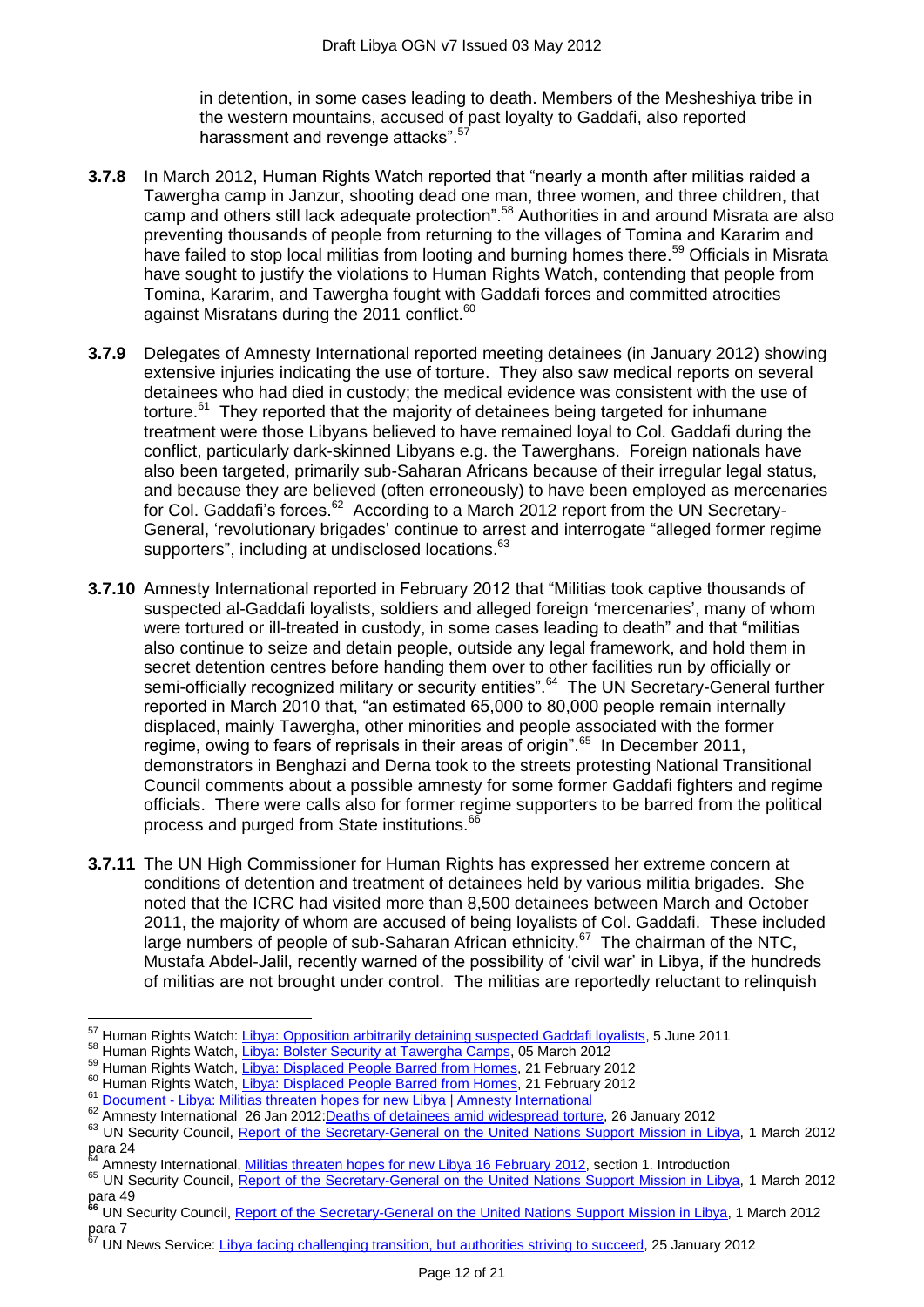their weapons until they consider the country is stable and safe.<sup>68</sup> The interim Prime Minister Abdurrahim al-Keib has said that he understands their concerns, and wants to show them the gratitude and respect due to them. $^{69}$  The Libyan interim government has made several statements of intent to rein in the militias, persuade them to disarm and to create an environment conducive to human rights. However, to date the NTC-led transitional government has not achieved this, and appears to lack sufficient authority or political will to confront the militia leaders.<sup>70</sup>

## **3.7.12 See also: [Actors of protection](#page-1-1) (section 2.3 above) [Internal relocation](#page-3-0) (section 2.4 above) [Caselaw](#page-4-0) (section 2.5 above)**

- **3.7.13 Conclusion** Given the generalised attitude of resentment towards perceived Col. Gaddafi supporters and fighters, and the force with which the Gaddafi regime previously sought to subdue the opposition, it is likely that some applicants in this category will be able to show a need for international protection. Perceived supporters of Gaddafi and his regime are at risk of arbitrary detention, torture, ill-treatment and death both by authorities of the Interim Government or its armed affiliates, as well as by armed militias operating without government control.
- **3.7.14** Consideration should be given to the particular circumstances of the individual, including ethnicity, age, and the nature and degree of the perceived relationship to Col. Gaddafi"s regime. Where it is accepted that an individual applicant was closely involved with Col. Gaddafi and the regime, or his particular circumstances indicate a likely risk of attracting the adverse interest of militia brigades allied to the NTC, a grant of asylum will generally be appropriate, subject to any exclusion considerations under Article 1F of the Refugee Convention.
- **3.7.15** Case owners should consider whether the individual could internally relocate in order to escape persecution/ill treatment and, if so, whether it would be unduly harsh for them to do so. However, given that those perceived to be supporters of the Gaddafi regime cannot access effective protection from the interim government and that torture is being carried out by officially recognized military and security entities, it is unlikely that a claimant of this profile will be able to internally relocate in order to escape the risk of persecution.
- **3.7.16** Case owners should note that members of Col. Gaddafi"s security forces have been responsible for serious human rights abuses and acts of terrorism against the Libyan people, and the international community; some of these amount to crimes against humanity. If it is accepted that an applicant was an active operational member of the security forces, case owners should consider whether one of the Exclusion clauses is applicable. Case owners should seek advice from a Senior Caseworker if they consider that an applicant in this category may have been responsible for crimes against humanity.

#### **3.8 Women: Rape as a weapon of war, domestic ill-treatment**

- **3.8.1** Some Libyan female applicants may make an asylum and/or human rights claim based on a claim of having been sexually assaulted and/or raped by pro-Gaddafi soldiers during the civil war in Libya. Such claims may also involve a fear of mistreatment or death at the hands of their family, due to being perceived as having been raped, or of transgressing accepted moral codes/family values.
- **3.8.2 Treatment.** There have been credible reports that pro-Gaddafi soldiers were ordered to

<sup>&</sup>lt;sup>68</sup> BBC News: [Libya's ex-rebels reluctant to down arms,](http://www.bbc.co.uk/news/world-africa-16443441) 6 January 2012

<sup>&</sup>lt;sup>69</sup> BBC News: [Libya's rebels without a cause,](http://www.bbc.co.uk/news/world-africa-16187211) 15 December 2011

<sup>70</sup> Document - [Libya: Militias threaten hopes for new Libya | Amnesty International](http://www.amnesty.org/en/library/asset/MDE19/002/2012/en/6b6a5b08-9874-4679-bc0f-c3d47bfd93a9/mde190022012en.html)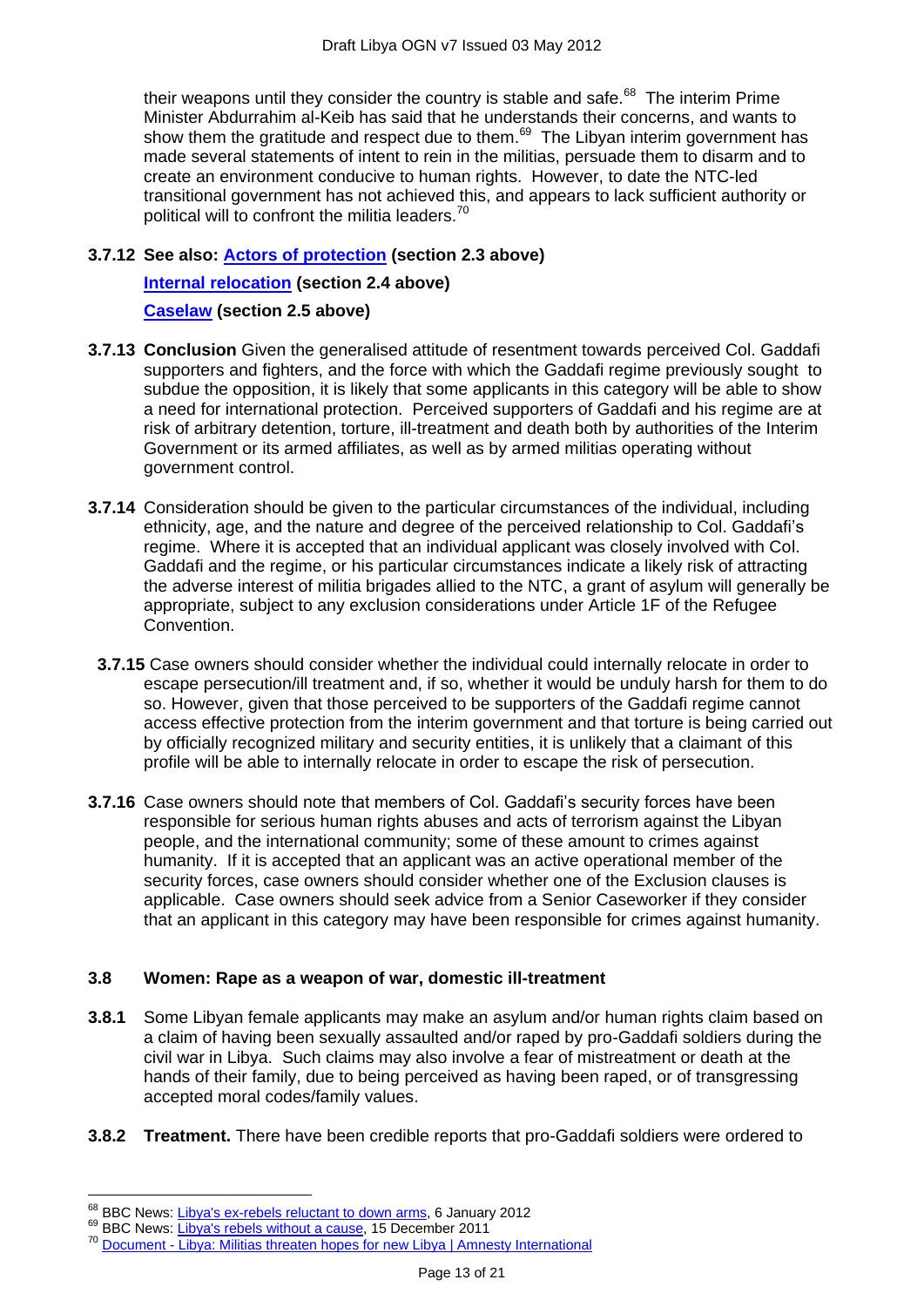rape women as a weapon of war against the rebels.<sup>71</sup> The Prosecutor of the International Criminal Court, Luis Moreno-Ocampo, has said there is evidence that Col. Gaddafi ordered the rape of hundreds of Libyan women as a weapon of war against rebel-held areas.<sup>72</sup> The ICC issued arrest warrants for Col. Gaddafi and two of his close associates on May 16 2011.<sup>73</sup>

- **3.8.3** In November 2011, approximately 100 women took part in a march in Tripoli, demonstrating their support for victims of rape during the civil war. The women were guarded by armed militia men who acted as security guards as they distributed fliers. They met with Prime Minister Abdurrahim El-Keib to request help and support for such women, and he agreed their issues were a priority for the new government.<sup>74</sup> A spokesperson for a new women's group (Phoenix) Amira Nayad, noted that wounded men are being properly cared for and even sent abroad for specialist treatment. She stated that women who suffered sexual violence during the conflict should also be cared for, and given physical and psychological support rather than being ignored. She called for awareness programmes, and for such women to be regarded as victims of a crime.<sup>75</sup> Activist Sara Shukri reported that she heard that in November 2011 alone 36 women committed suicide because of the shame of being raped. There are various calls for Libyan rape victims to be considered as wounded combatants, and veterans of war rather than stigmatised as bringing shame on their families.<sup>76</sup>
- **3.8.4** The particular cultural norms of Libyan society mean that rape that occurs outside the home is rarely reported to the authorities, and is not discussed in society. Problems are dealt with within the family, as the majority of families wish to conceal any violation of "honour". Due to the shame associated with sexual violence/abuse, there is no national or state provision of support for victims. Women are frequently expected to marry their attacker, since a refusal is likely to result in her being socially ostracised, or at risk of being the victim of an "honour killing".<sup>77</sup>
- **3.8.5** A spokesperson for the UNHCR (Arafat Jamal) stated that in Libya, the issue of rape is so culturally sensitive that "In Libya when rape occurs, it seems to be a whole village or town which is seen to be dishonored".<sup>78</sup> An 'honour' killing may therefore be seen to restore the honour of the village. Some Libyan charities have stated they received reports of women and girls being raped in front of their male relatives, particularly in the western parts of the country. World for Libya (a local NGO) is a group of volunteers and charity workers offering to pay for women who have become pregnant as a result of rape to receive abortions, and to receive HIV testing, while their pregnancy may still be disguised. The NGO stated that many fathers would kill their daughters if they discovered them to have been raped. Hana Elgadi, a spokesperson for World for Libya, stated that the fathers of raped women will kill them in the belief that they are saving their daughter"s honour; i.e. "It is killing done with love".<sup>79</sup> The Report of the UN Secretary General on conflict-related sexual violence notes that "the preliminary findings from the initial phase of monitoring confirm that both women and men were subjected to rape and other forms of sexual violence. Women were reportedly abducted from their homes, from cars or from the streets and raped in places unknown to the victim, while men were raped in prisons and places of detention. Rape was reportedly used as a form of punishment against those who rebelled against the former Gaddafi regime".<sup>80</sup> The report further notes that "The absence of State structures to address sexual violence exacerbates the situation and strengthens the silence of victims

<sup>73</sup> BBC News, [Libya: ICC prosecutor seeks warrant for Gaddafi,](http://www.bbc.co.uk/news/world-africa-13408931) 16/05/2011

<sup>75</sup> BBC News, Libya: [Libyan women battle for empowerment,](http://www.bbc.co.uk/news/world-africa-16160671) 13 December 2011

<sup>&</sup>lt;sup>71</sup> BBC News: Libya Crisis <u>Soldiers forced to rape women</u>, 23 May 2011

<sup>&</sup>lt;sup>72</sup> BBC News - Libya Crisis: [Rape used as a weapon of war,](http://www.bbc.co.uk/news/world-africa-13707445) 8 June 2011

<sup>74</sup> Reuters: [Libyan women demand support for war rape victims,](http://www.reuters.com/article/2011/11/26/us-libya-rape-idUSTRE7AP0F020111126) 16 November 2011

<sup>&</sup>lt;sup>76</sup> The National Law Journal: [Hidden deaths of Libyan rape survivors,](http://www.law.com/jsp/nlj/PubArticleNLJ.jsp?id=1202537498000&Hidden_deaths_of_Libyan_rape_survivors&slreturn=1) 9 January 2012

<sup>&</sup>lt;sup>77</sup>Freedom House: [Women's rights in Libya,](http://www.unhcr.org/refworld/country,,FREEHOU,COUNTRYREP,LBY,456d621e2,47387b6dc,0.html) 14 October 2005

<sup>78</sup> BBC News: Libya Crisis [Libya rape victims face honour killings,](http://www.bbc.co.uk/news/world-africa-13760895) 14 June 2011

<sup>&</sup>lt;sup>79</sup> BBC News: Libya Crisis [Libya rape victims face honour killings,](http://www.bbc.co.uk/news/world-africa-13760895) 14 June 2011

<sup>80</sup> UN General Assembl[y, Report of the UN Secretary-General on conflict-related sexual violence, 13 January 2012](http://www.ecoi.net/file_upload/2016_1329735172_n1165018.pdf) Para 36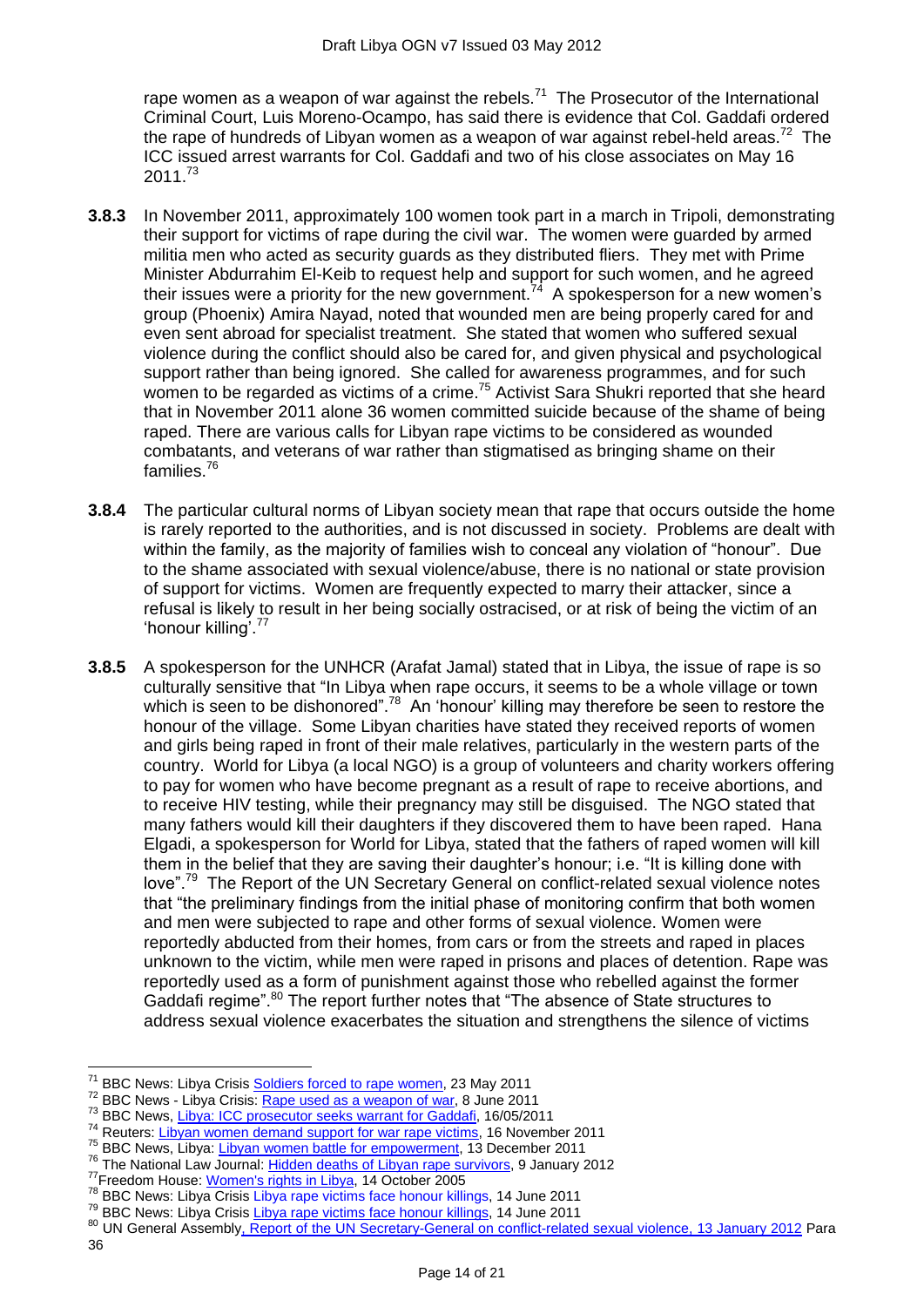and witnesses".<sup>81</sup> 'Save the Children' and other NGOs have reported the rape of female children in Libya since the outbreak of the conflict. $82$ 

- **3.8.6** Because sexual violence is considered to be a crime against women"s honour, women who reported being the victim of a sexual crime before the civil war were frequently made to leave their home, and placed in a 'social welfare home', i.e. a social rehabilitation centre. $83$ Such detention was generally in "social rehabilitation" facilities; sometimes women and girls were placed in these facilities because they had been the victims of rape, and were ostracised by their families. Most women were transferred to these facilities against their will; those who went of their own accord did so because there was no other type of government shelter for survivors of sexual violence.<sup>84</sup> Women detained in social rehabilitation facilities reportedly suffered routine human rights violations, including violations of due process, freedom of movement, personal dignity, and privacy. Medical services providers were said to regularly conduct "virginity testing" via invasive examinations, despite the lack of medical accuracy or objectivity associated with such examinations.<sup>85</sup>
- **3.8.7** High-ranking officers in the Libyan Revolution"s Military Council confirmed that rebel fighters found cell-phone pictures and videos of rape in the tanks and uniform pockets of captured Gaddafi loyalists. Sexual violence and exploitation is reported to have been "systematic" and adopted by Gaddafi"s troops on a massive scale, as a strategic weapon of war.<sup>86</sup> Evidence relating to current provision for women who have been raped or otherwise sexually abused, whether as victims of war or in other circumstances, is limited due to the prevailing social, cultural and religious values, and the consequent reluctance of women to report such crimes. It is reported that many Libyan people, including many of the victims themselves, believe that such women must be killed to preserve their honour. There are reports that women have committed suicide, or requested their families kill them, because of the stigma.<sup>87 88</sup>
- **3.8.8** The Interim Government is making efforts to stabilise and secure the country. However, large numbers of rebel brigades and militias continue to roam the country, reluctant to relinquish their weapons and acting autonomously, despite their apparent ties to the new government. Despite NTC rhetoric, thousands of black Libyans, sub-Saharan Africans, and other suspected Gaddafi loyalists remain vulnerable to harassment, arbitrary detention and arrest, and violence by rebel brigades. And for women, these threats include sexual and gender-based attacks.
- **3.8.9** According to a Freedom House report, most women will not travel unless accompanied by a husband or male relative. Those who do choose to travel alone or with other women are generally members of the elite, and are still expected to secure the permission of their families in order to travel. In addition, travelling within Libya is difficult, as Libyan hotels generally do not rent rooms to unaccompanied women, due to cultural and traditional requirements. Women rarely walk in the street in the evenings, unless accompanied by a male family member or another woman. There are a range of related cultural and social restrictions which are generally stronger in rural areas and small towns.<sup>89</sup> This is supported by a SIGI report describing the same cultural and religious restrictions (see footnote).<sup>90</sup>

<sup>&</sup>lt;sup>81</sup> UN General Assembly<u>, Report of the UN Secretary-General on conflict-related sexual violence, 13 January 2012 Para</u> 36

 $\frac{82}{10}$  Save the Children, [Save the Children receives reports of child rape in Libya,](http://www.savethechildren.org.uk/press/save-the-children-receives-reports-of-child-rape-in-libya) 23 April 2011

<sup>83</sup> Human Rights Watch: [A Threat to Society?](http://www.hrw.org/en/node/11468/section/1) 28 February 2006

<sup>84</sup> US Department of State Report: 2010 Libya Human Rights Report, 08/04/2011, Section 6 Discrimination, Societal Abuses, and Trafficking in Persons, Women

<sup>85</sup> US Department of State Report: 2010 Libya Human Rights Report, 08/04/2011, Section 6 Discrimination, Societal Abuses, and Trafficking in Persons, Women

<sup>86</sup> The National Law Journal: [Hidden deaths of Libyan rape survivors,](http://www.law.com/jsp/nlj/PubArticleNLJ.jsp?id=1202537498000&Hidden_deaths_of_Libyan_rape_survivors&slreturn=1) 9 January 2012

<sup>&</sup>lt;sup>87</sup> The National Law Journal : [Hidden deaths of Libyan rape survivors,](http://www.law.com/jsp/nlj/PubArticleNLJ.jsp?id=1202537498000&Hidden_deaths_of_Libyan_rape_survivors&slreturn=1) 9 January 2012

<sup>88</sup> BBC News, Libya: [Libyan women battle for empowerment,](http://www.bbc.co.uk/news/world-africa-16160671) 13 December 2011

<sup>89</sup> Freedom House: [Women's Rights in the Middle East and North Africa 2010 –](http://www.freedomhouse.org/sites/default/files/inline_images/Libya.pdf) Libya, 3 March 2010

<sup>90</sup> Social Institutions & Gender Index: **[genderindex.org/country/libya](http://genderindex.org/country/libya)** undated, accessed July 2011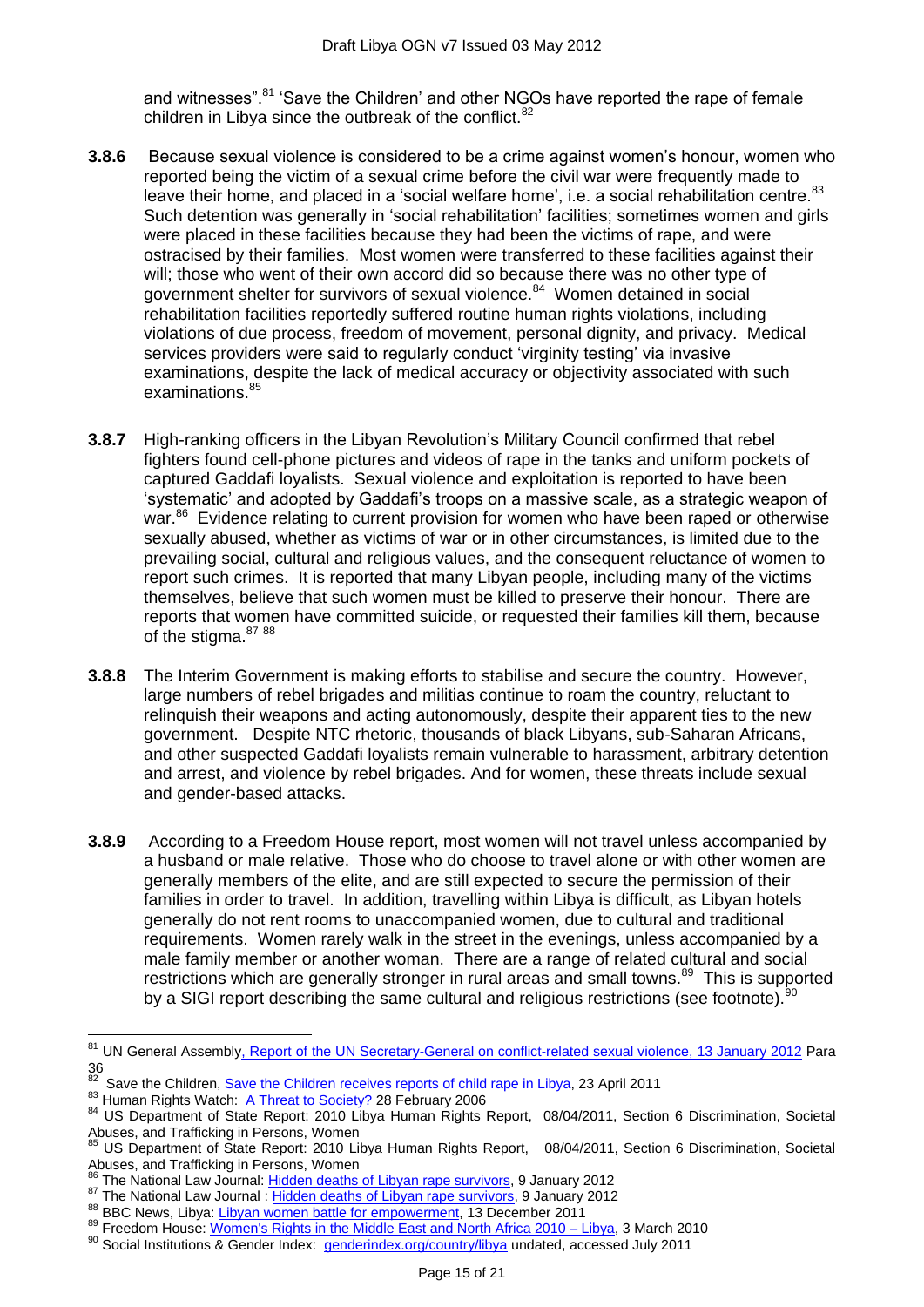**3.8.10** Notwithstanding the fall of the Gaddafi regime in October 2011, the situation in Libya has continued to be volatile and unpredictable in most areas. Security conditions for civilians, particularly women and children are unpredictable and dangerous in many parts of the country. There is a dearth of information relating to the routes and modes of travel. It is difficult to quantify the level of security provided by the NTC and to what extent the Interim Government is in control. It is very difficult to identify particular areas which may be safe for women. Consequently, it is not yet possible to state whether or not a viable internal relocation option exists at present.

#### **3.8.11 See also: [Actors of protection](#page-1-1) (section 2.3 above)**

#### **[Internal relocation](#page-3-0) (section 2.4 above)**

#### **[Caselaw](#page-4-0) (section 2.5 above)**

- **3.8.12 Conclusion** If the applicant's fear is of ill-treatment or persecution by non-state agents, e.g. family members, the Libyan authorities are not able to provide adequate protection, since the system of "social rehabilitation" that prevailed under the previous regime amounted to punitive imprisonment, rather than protection or refuge. The inability of the Interim Government to provide adequate protection in such circumstances is further compounded by the continuing insecurity of the country situation, and the many gangs of armed militias.
	- **3.8.13** Given the generalised discrimination towards women in Libya, and the inability of the Interim Government to provide protection against harm, it is likely that some women and especially particular sub-categories of women (e.g. women of African ethnicity, victims of sexual violence, and women perceived to have been allied to the Gaddafi regime) will be able to demonstrate a need for international protection. All relevant factors should be taken into account, including the age, health, educational and economic status, and the individual circumstances of the applicant. Female applicants able to show they are accused of sexual "misdemeanours" or offences against family honour may be able to show that they fall into the category of a Particular Social Group (PSG).
- **3.8.14** Given the circumstances and cultural factors set out above, female applicants who can show that they have been raped by soldiers loyal to Col. Gaddafi or other combatants may be able to show that they are members of a PSG. Evidence suggests that even where the rape victim"s father or husband does not attach personal blame to her, as is the case with other categories of sexual dishonour, she is still at risk of being the subject of an "honour" killing, in order to save her and her family from dishonour.

#### **3.9 Prison conditions**

- **3.9.1** Applicants may claim that they cannot return to Libya due to the fact that there is a serious risk that they will be imprisoned on return and that prison conditions in Libya are so poor as to amount to torture or inhuman treatment or punishment.
- **3.9.2** The guidance in this section is concerned solely with whether prison conditions are such that they breach Article 3 of ECHR and warrant a grant of Humanitarian Protection. If imprisonment would be for a Refugee Convention reason or in cases where for a Convention reason a prison sentence is extended above the norm, the asylum claim should be considered first before going on to consider whether prison conditions breach Article 3 if the asylum claim is refused.
- **3.9.3 Treatment/Consideration of prison conditions.** Prior to the fall of the Gaddafi regime, there were effectively two prison systems operating in Libya: one administered by the Ministry of Justice (MOJ) and the other administered by the security force. In addition, a network of immigration detention centres provided for the detention of large numbers of foreign nationals considered to be in the country illegally. The US State Department Human Rights report (USSDHR) for 2010 described prison and detention centre conditions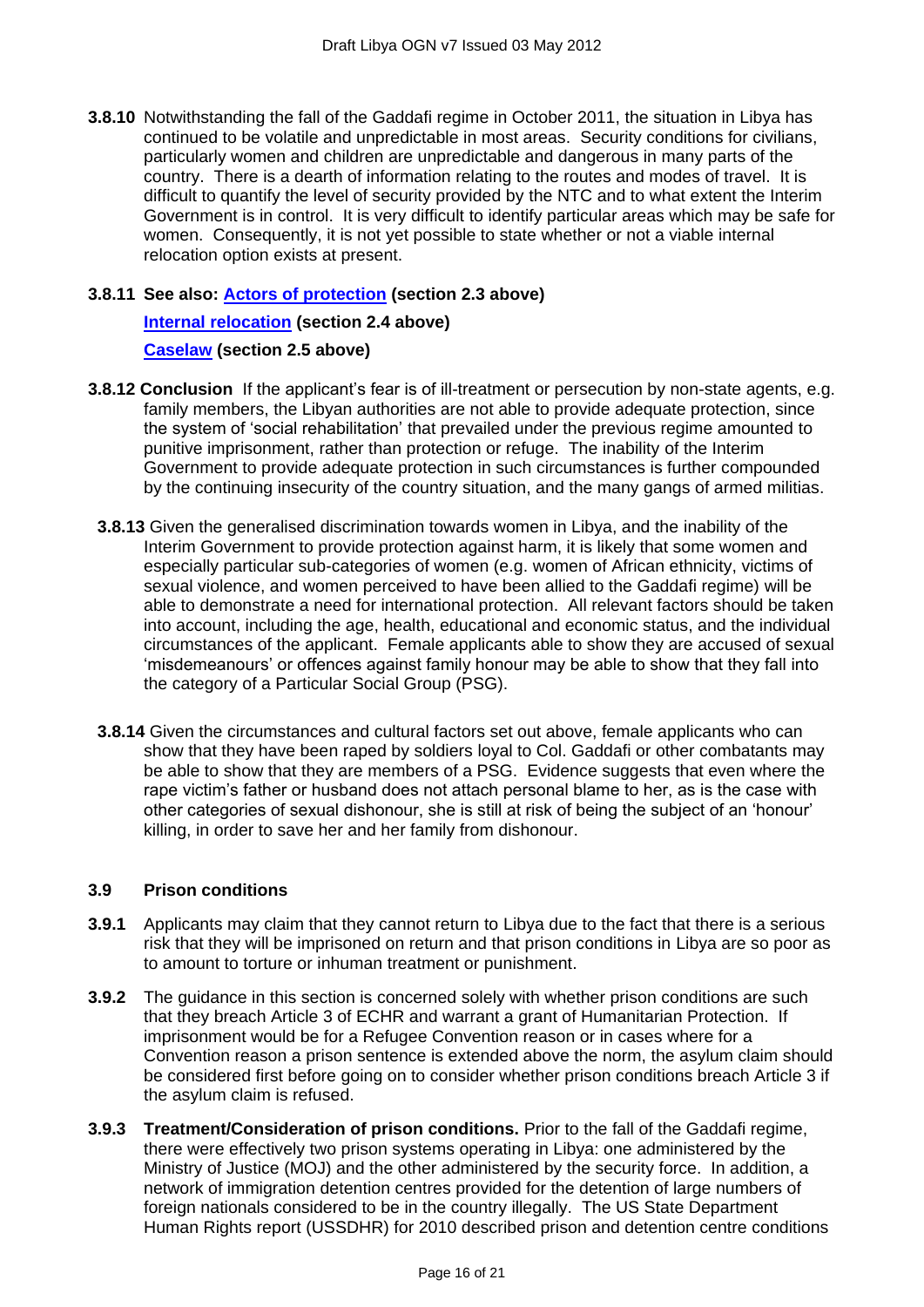throughout the country as being generally poor. The (then) Libyan Government did not allow independent monitoring of prison conditions by independent NGOs, the media or international human rights groups. Throughout the prison systems, prison directors were unable to provide population estimates of their own prisons, and centralised records were not kept.<sup>9</sup>

- **3.9.4** Although prohibited in law, security personnel under the Gaddafi regime were reported to have routinely tortured and abused detainees and prisoners during interrogations or as punishment.<sup>92</sup> Libya retains the death penalty for a wide range of crimes, including political offences. In 2010, Cerene, a newspaper closely affiliated with Saif al-Islam al-Gaddafi, reported the execution by firing-squad of 18 people, including nationals of Chad, Egypt and Nigeria, after being convicted of premeditated murder. Cerene further reported that more than 200 people were on death row.<sup>93</sup> There are no official statistics available on the number of individuals sentenced to death, or actually executed.
- **3.9.5** Since the declaration of independence by the NTC on 23 October 2011, all prisons and detention centres are officially under the control of the National Transitional Council. However, the NTC Information Minister Mahmoud Shammam reported in November that many prisons are in fact under the control of various semi-autonomous groups of fighters, rather than the Interim Government, stating that "we have a lot of problems in the prisons".<sup>94</sup> In March 2012, the UN Secretary General reported that "the transfer of conflictrelated detainees to the custody of the Ministry of Justice continues to be a major challenge. The majority of their files remain unprocessed; only a few of these detainees have been released. While the Government has stated its intention to bring prisons and other detention centres under the control of the judicial police, progress has been slow, partly owing to an insufficient number of judicial police. The latest figures provided by the Ministry of Justice indicate that 23 detention centres are currently under Government control, holding a total of 2,382 detainees. The Ministry of Justice has not been able to confirm the number of detainees held by the "brigades" but UNSMIL estimates place the number between 5,000 and 6,000. The judicial process itself continues to be hindered by the prevailing security situation, the reluctance of prosecutors and judges to return to work and slow progress in reforming and activating the judiciary, among other factor.<sup>95</sup> A number of credible reports allege that prisoners and detainees are being mistreated, some seriously, by former rebel fighters.
- **3.9.6** The humanitarian organisation Medecins sans Frontieres (MSF) reported in January 2012 that since beginning work in Misrata"s detention centres in August 2011, their doctors were increasingly confronted with patients suffering injuries caused by torture during interrogation. MSF reported they had treated 115 patients with torture-related wounds in Misrata, and that since January 2012, several had been returned to interrogation centres and tortured again. Formal complaints were lodged by MSF with the Misrata Military Council and other local bodies, but no concrete action was taken and torture continued. MSF have since suspended their medical activities in Misrata detention centres in protest.<sup>96</sup>
- **3.9.7** Amnesty International reported in January 2012 that several detainees have died after being subjected to torture in Libya in recent weeks and months amid widespread torture and ill-treatment of suspected pro-al-Gaddafi fighters and loyalists. It is reported that the torture is carried out by officially recognised military and security entities, as well as various armed militias operating outside any legal framework. As yet, there is no indication of any investigations into cases of torture or death in detention, or any evidence that survivors or

 $\overline{a}$ <sup>91</sup> US Department of State:2010 [Libya Human Rights Report](http://www.state.gov/g/drl/rls/hrrpt/2010/nea/154467.htm) , 2010 08/04/2011, section 1 c. Prison and Detention Centre Conditions

US Department of State : 2010 [Libya Human Rights Report,](http://www.state.gov/g/drl/rls/hrrpt/2010/nea/154467.htm) 2010, 08/04/2011, section 1 c. Torture and Other Cruel, Inhuman, or Degrading Treatment or Punishment

<sup>93</sup> Amnesty International, [Libya Executes 18 by Firing Squad,](http://www.amnesty.org/en/for-media/press-releases/libya-executes-18-firing-squad-2010-06-01) 1 June 2010

<sup>94</sup> Huffington Post: [Libya: Pro-Gaddafi Prisoners Allegedly Mistreated,](http://www.huffingtonpost.com/2011/11/03/libya-pro-gaddafi-prisoners_n_1074497.html) 3 November 2011

<sup>95</sup> UN Security Council, [Report of the Secretary-General on the United Nations Support Mission in Libya,](http://www.ecoi.net/file_upload/1930_1332413460_n1224473.pdf) 1 March 2012 para 23

<sup>&</sup>lt;sup>96</sup> MSF: <u>Detainees tortured and denied medical care</u>, 26 January 2012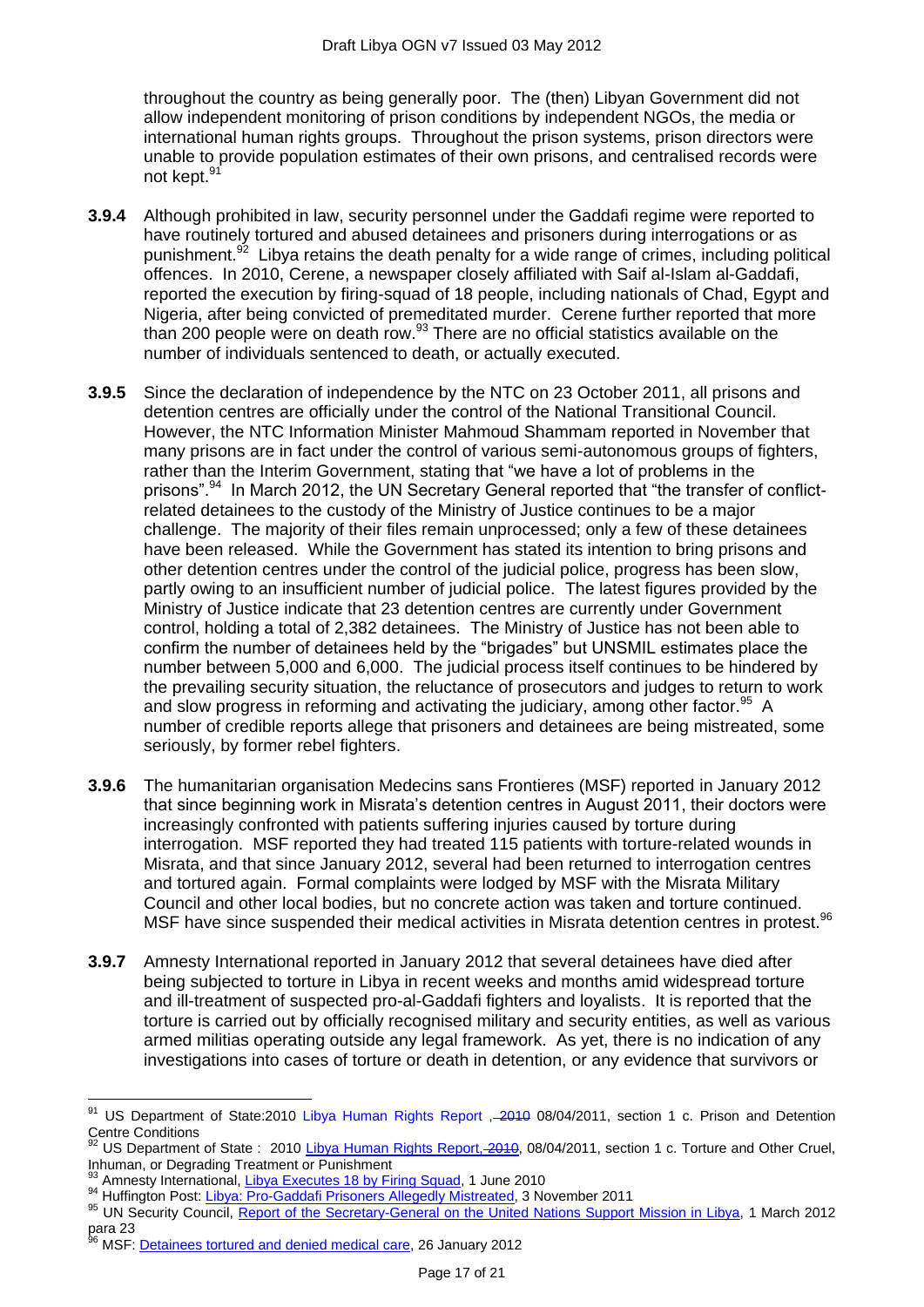relatives of the deceased have had any recourse to justice for their suffering.  $97$  The majority of detainees being targeted are Libyans believed to have remained loyal to Col. Gaddafi during the conflict, or to have been working on his behalf.<sup>98</sup> For example, the intelligence chief of the former regime, Abuzed Omar Dorda sustained a broken hip whilst being detained and interrogated by a revolutionary brigade in October 2011.<sup>99</sup> A former Libyan diplomat, Dr Omar Brebesh, was detained in January 2012, and is reported to have died of torture in detention.<sup>100</sup> In addition, many sub-Saharan Africans including Libyan citizens and foreign nationals have been detained and ill-treated in detention centres and prisons, because they are perceived to have been pro-Gaddafi.<sup>101 102</sup>

- **3.9.8** Human Rights Watch (HRW) have documented numerous cases of death and injury due to torture perpetrated in prisons and makeshift detention centres by brigades and militia groups aligned to the NTC.<sup>103</sup> A HRW Report (September 2011) stated that the most obvious problems in Libyan prisons and detention centres are severe overcrowding and insufficient food. Some detention places have barely sufficient floor space for detainees to sleep. Cells holding detainees of sub-Saharan African ethnicity were reported to have less bedding than those for Libyan detainees. Lack of ventilation and stifling heat are significant problems, in many cases compounded by guards refusing to allow prisoners and detainees access to outdoor exercise areas. In many centres, toilet and washing facilities are insanitary.<sup>104</sup>
- **3.9.10 Conclusion** Prison and detention centre conditions in Libya are generally poor; overcrowding, lengthy pre-trial incarceration, torture and deaths in custody are particular problems. The Transitional National Council has stated its intention to establish the rule of law in Libya, and to regularise the justice system. However, they have yet to gain authority over the hundreds of militias currently holding over 5,000 detainees outside any legal jurisdiction.<sup>105</sup>
- **3.9.11** There is evidence of security personnel/members of militia groups acting with impunity with regard to inhuman and degrading treatment. Reports indicate that those perceived to have been pro-Gaddafi loyalists, and those perceived to have been working or fighting on his behalf, particularly those of African ethnicity are at particular risk of ill treatment. In such cases the risk of mistreatment will be sufficient to make removal a breach of Article 3.
- **3.9.11** Where applicants can demonstrate a real risk of imprisonment on return to Libya, a grant of Humanitarian Protection is likely to be appropriate. However, the individual factors of each case should be considered to determine whether detention will cause a particular individual in his particular circumstances to suffer treatment contrary to Article 3. Relevant factors include the likely type of detention facility, the reasons for detention, with particular regard to the individual"s political profile, and the individual"s age, gender, ethnicity and state of health.

#### <span id="page-17-0"></span>**4. Discretionary Leave**

**4.1** Where an application for asylum and Humanitarian Protection falls to be refused there may be compelling reasons for granting Discretionary Leave (DL) to the individual concerned. (See Asylum Instructions on Discretionary Leave) Where the claim includes dependent family members consideration must also be given to the particular situation of those dependants in accordance with the Asylum Instructions on Article 8 ECHR.

 $\overline{a}$ <sup>97</sup> Amnesty International: **Deaths of Detainees amid widespread torture**, 26 January 2012

<sup>98</sup> Amnesty International: [Deaths of Detainees amid widespread torture,](http://www.unhcr.org/refworld/country,,,,LBY,,4f22523a2,0.html) 26 January 2012

<sup>99</sup> Washington Post: [Gaddafi loyalist injured in custody of revolutionaries,](http://www.washingtonpost.com/world/middle_east/gaddafi-loyalist-injured-in-custody-of-revolutionaries/2011/10/27/gIQAo7hMNM_story.html) 27 October 2011

<sup>&</sup>lt;sup>100</sup> Human Rights Watch: [Libya: Diplomat dies in Militia Custody,](http://www.hrw.org/news/2012/02/02/libya-diplomat-dies-militia-custody) 3 February 2012

<sup>&</sup>lt;sup>101</sup> UNHCR[: UNHCR concerned as sub-Saharan Africans targeted in Libya,](http://www.unhcr.org/4e57d1cb9.html) 26 August 2011

<sup>&</sup>lt;sup>102</sup> BBC News Libya[: Plight of sub-Saharan Africans in Libya,](http://www.bbc.co.uk/news/world-africa-14758156) 2 September 2011

<sup>103</sup> Human Rights Watch: [Cease arbitrary arrests, abuse of detainees,](http://www.hrw.org/news/2011/09/30/libya-cease-arbitrary-arrests-abuse-detainees) 30 September 2011

<sup>&</sup>lt;sup>104</sup> Human Rights Watch [: Cease arbitrary arrests, abuse of detainees,](http://www.hrw.org/news/2011/09/30/libya-cease-arbitrary-arrests-abuse-detainees) 3 September 2011

<sup>&</sup>lt;sup>105</sup> Human Rights Watch: **Building the Rule of Law, 30 December 2011**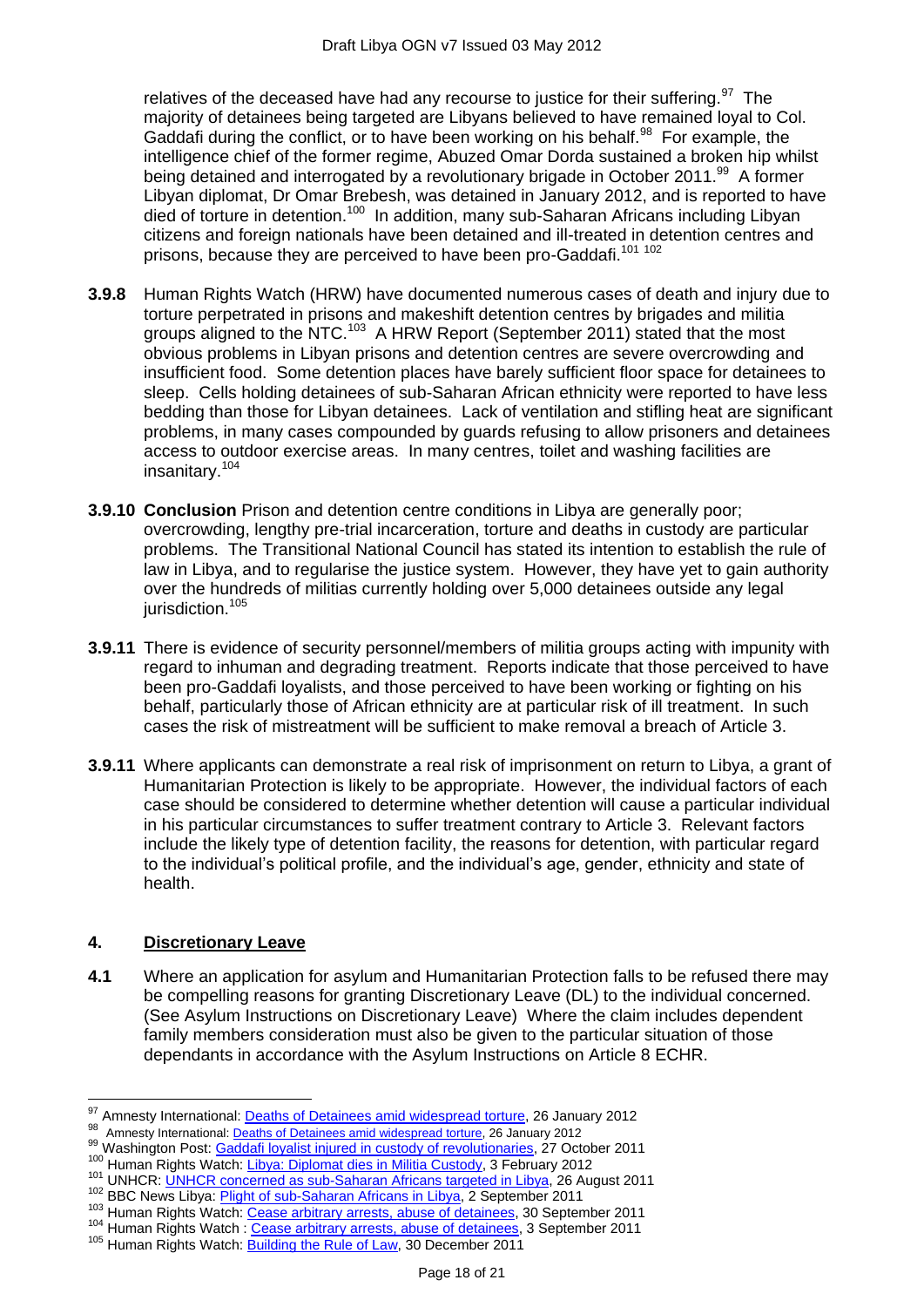**4.2** With particular reference to Libya the types of claim which may raise the issue of whether or not it will be appropriate to grant DL are likely to fall within the following categories. Each case must be considered on its individual merits and membership of one of these groups should *not* imply an automatic grant of DL. There may be other specific circumstances related to the applicant, or dependent family members who are part of the claim, not covered by the categories below which warrant a grant of DL - see the Asylum Instructions on Discretionary Leave and the Asylum Instructions on Article 8 ECHR.

#### <span id="page-18-0"></span>**4.3 Minors claiming in their own right**

**4.3.1** Minors claiming in their own right who have not been granted asylum or HP can only be returned where (a) they have family to return to; or (b) there are adequate reception and care arrangements. At the moment we do not have sufficient information to be satisfied that there are adequate reception, support and care arrangements in place for minors with no family in Libya. Those who cannot be returned should, if they do not qualify for leave on any more favourable grounds, be granted Discretionary Leave for a period as set out in the relevant Asylum Instructions.

#### <span id="page-18-1"></span>**4.4 Medical treatment**

- **4.4.1** Applicants may claim they cannot return to Libya due to a lack of specific medical treatment. See the IDI on Medical Treatment which sets out in detail the requirements for Article 3 and/or 8 to be engaged.
- **4.4.2** On 9 June 2011, both Western and Arab countries pledged money in a new funding mechanism for the (then) rebel government. This was to assist with payment of salaries, and restoration of infrastructure, food and medical supplies.<sup>106</sup> Medical facilities and treatments in Libya have been severely constrained by the ongoing conflict. Since February 2011, UNHCR, World Health Organisation (WHO) and other agencies have been responding to a worsening humanitarian situation, particularly in the cities of Benghazi and Misrata. This was primarily due to heavy fighting, and many hospitals being shelled.<sup>107</sup> WHO and other agencies have reported a lack of medicines, medical equipment, food, and technical/medical staff in hospitals in several areas of Libya, including northwest Libya, and areas of the Nafousa Mountains in western Libya.<sup>108</sup>
- **4.4.3** Access to adequate and appropriate medical care and treatment became increasingly limited, due to worsening shortages of medical and technical personnel, and medical supplies and equipment. By April 2011, hospitals were struggling to cope with the numbers of war casualties, particularly in rebel held areas.<sup>109</sup> The conflict has since had a knock-on effect on other medical services, and the availability of treatment for long-term and chronic illness has lessened rapidly. $110$
- **4.4.4** The country is currently governed by the National Transitional Council that emerged from the rebellion. The National Transitional Council (NTC) and its Interim Government under Prime Minister Abdurraheem al-Keib are facing the huge challenge of rebuilding the economy and creating functioning institutions, including healthcare systems. The TNC have asked the UN Secretary-General for assistance in releasing frozen funds to purchase food and medical supplies for the whole of Libya.<sup>111</sup> The medical and healthcare infrastructure has suffered catastrophic damage during the conflict, and the ability of hospitals and medical facilities to provide sufficient care and treatment is extremely limited. In addition, it is reported that prior to the rebellion and conflict, the healthcare system was ridden with corruption and nepotism. The newly appointed minister for health, Dr Fatima Hamroush, stated that she has inherited a healthcare system that is "very corrupt", and that the sheer

<sup>111</sup> World Health Organisation: [Libya situation report no.23,](http://www.emro.who.int/eha/pdf/SituationReport23_2011.pdf) Updated, Overview

 $\overline{\phantom{a}}$ <sup>106</sup> BBC News: Libya Crisis: [Allies step up funding to rebels,](http://www.bbc.co.uk/news/world-africa-13707685) 9 June 2011

<sup>&</sup>lt;sup>107</sup> World Health Organisation: [Situation Report No. 17-](http://www.who.int/hac/crises/lby/libya_sitrep_12may2011.pdf) Libya 12 May 2011, Libyan Arab Jamahir, Health Situation <sup>108</sup> World Health Organisation: [Situation Report No. 17-](http://www.who.int/hac/crises/lby/libya_sitrep_12may2011.pdf) Libya 12 May 2011, Libyan Arab Jamahir, Health Situation

<sup>109</sup> IRIN, [Libya: Benghazi hospitals struggle to treat war-wounded,](http://www.irinnews.org/Report/92458/LIBYA-Benghazi-hospitals-struggle-to-treat-war-wounded) 13/04/2011

<sup>110</sup> IRIN, [Libya: Specialist health clinics in Benghazi desperate for support,](http://www.irinnews.org/Report/92631/LIBYA-Specialist-health-clinics-in-Benghazi-desperate-for-support) 03/05/2011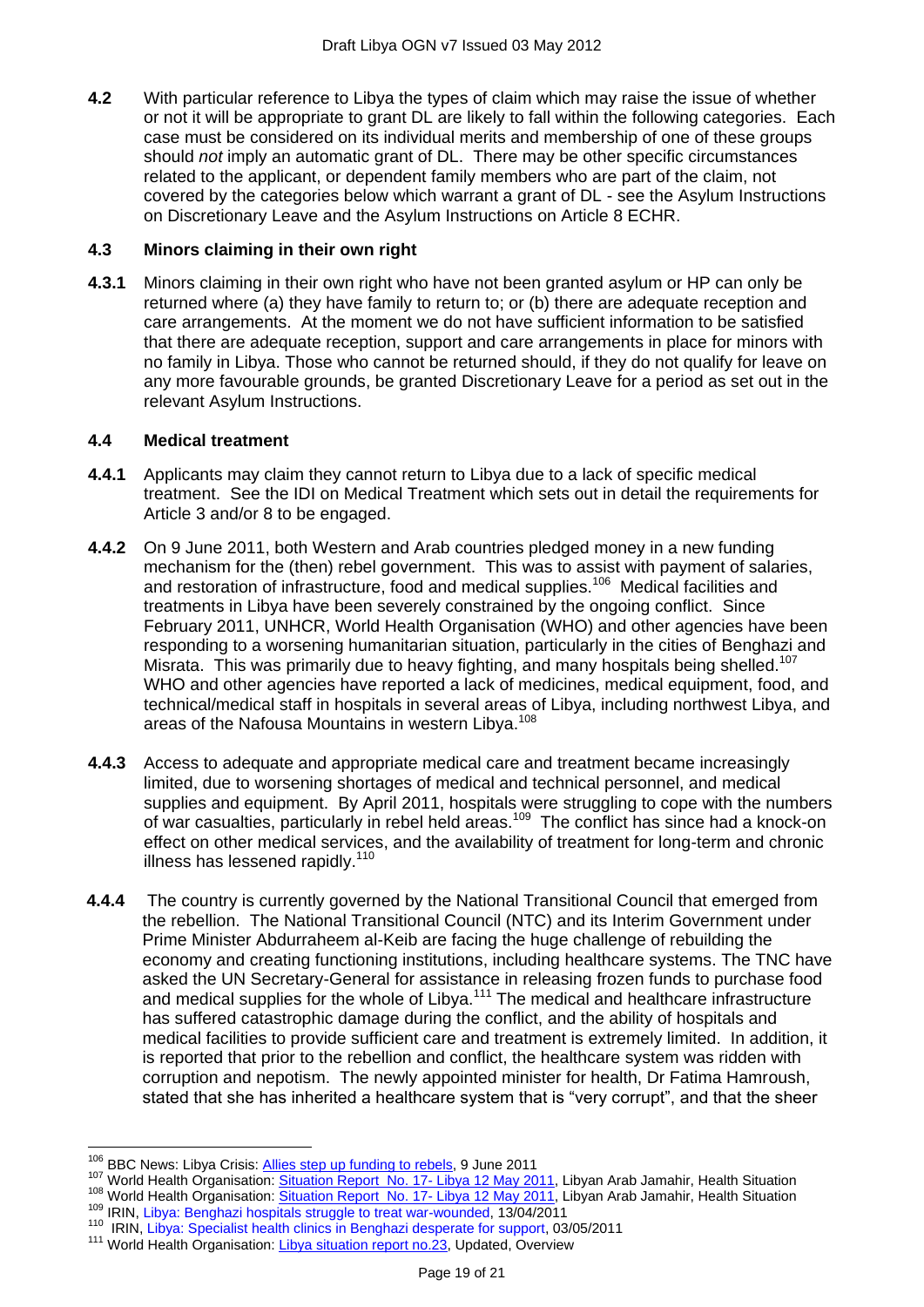extent of corruption was a colossal task that could take generations to rectify.<sup>112</sup>

- **4.4.5** At the present time, access to medical treatment and healthcare is limited in all parts of Libya, and most healthcare provision currently prioritises the severely wounded. Many healthcare facilities have sustained extensive bomb damage, and this, combined with the mass exodus of migrant healthcare workers, and acute shortages of medicines and supplies, has caused the primary healthcare system to collapse.<sup>113</sup> People are seeking basic healthcare from secondary or tertiary level health facilities, placing an even greater burden on hospitals already struggling to cope.<sup>114</sup> However, it is anticipated that with the resolution of the crisis, the availability of medical treatment will gradually improve to precrisis standards. The European Commission for Humanitarian Aid and Civil Protection is providing quantities of humanitarian aid during 2012, with the emphasis on medicines, medical supplies, blankets and other essential supplies.<sup>115</sup>
- **4.4.6** In October 2011, WHO reported that health was gradually improving in areas where fighting had ceased. The main health priority is conflict-related injuries, followed by noncommunicable diseases, due to a lack of health staff, medicines and medical supplies. Mental health is also a priority, in part due to the large numbers of civilians directly or indirectly exposed to the conflict, and in urgent need of psycho-social support.<sup>116</sup> The Libyan Ministry of Health has established a Committee of Health Care Management for refugees and internally displaced persons, supported by WHO. The Mental Health Working Group conducted a preliminary assessment on internally displaced persons in camps in Benghazi. Throughout Libya, it is reported that there are gaps in the provision of mental health and psychosocial support for wounded patients, health staff, soldiers and civilians.<sup>117</sup>
- **4.4.7** The Article 3 threshold will not be reached in the majority of medical cases and a grant of Discretionary Leave will not usually be appropriate. Where a case owner considers that the circumstances of the individual applicant and the situation in the country reach the threshold detailed in the IDI on Medical Treatment making removal contrary to Article 3 or 8 a grant of Discretionary Leave to remain will be appropriate. Such cases should always be referred to a Senior Caseworker for consideration prior to a grant of Discretionary Leave.

### <span id="page-19-0"></span>**5. Returns**

- **5.1** There is no policy which precludes the enforced return to Libya of failed asylum seekers who have no legal basis of stay in the United Kingdom.
- **5.2** Factors that affect the practicality of return such as the difficulty or otherwise of obtaining a travel document should not be taken into account when considering the merits of an asylum or human rights claim. Where the claim includes dependent family members their situation on return should however be considered in line with the Immigration Rules.
- **5.3** Libyan nationals may return voluntarily to any region of Libya at any time in one of three ways: (a) leaving the UK by themselves, where the applicant makes their own arrangements to leave the UK, (b) leaving the UK through the voluntary departure procedure, arranged through the UK Immigration service, or (c) leaving the UK under one of the Assisted Voluntary Return (AVR) schemes.
- **5.4** The AVR scheme is implemented on behalf of the UK Border Agency by Refugee Action which will provide advice and help with obtaining any travel documents and booking flights, as well as organising reintegration assistance in Libya. The programme was established in 1999, and is open to those awaiting an asylum decision or the outcome of an appeal, as

 $\overline{\phantom{a}}$ <sup>112</sup> Washington Post: [Doctor sets out to heal Libya's health care system,](http://www.washingtontimes.com/news/2011/nov/30/doctor-sets-out-to-heal-libyas-health-system) 30/11/2011

<sup>&</sup>lt;sup>113</sup> [Rebuilding the Libyan health system, post revolution](http://www.who.int/features/2012/libya_health_system/en/index.html)

<sup>&</sup>lt;sup>114</sup> [Rebuilding the Libyan health system, post revolution](http://www.who.int/features/2012/libya_health_system/en/index.html)

<sup>115</sup> European Commission on Humanitarian Aid & Civil Protection: Libyan,

<sup>&</sup>lt;sup>116</sup> UKBA/COI Service, Libya: [COI Report 7 March 2012](http://www.bia.homeoffice.gov.uk/sitecontent/documents/policyandlaw/coi/libya/report-03-12.pdf?view=Binary) paragraph 25.06

<sup>117</sup> UKBA/COI Service, Libya: [COI Report 7 March 2012](http://www.bia.homeoffice.gov.uk/sitecontent/documents/policyandlaw/coi/libya/report-03-12.pdf?view=Binary) paragraph 25.07